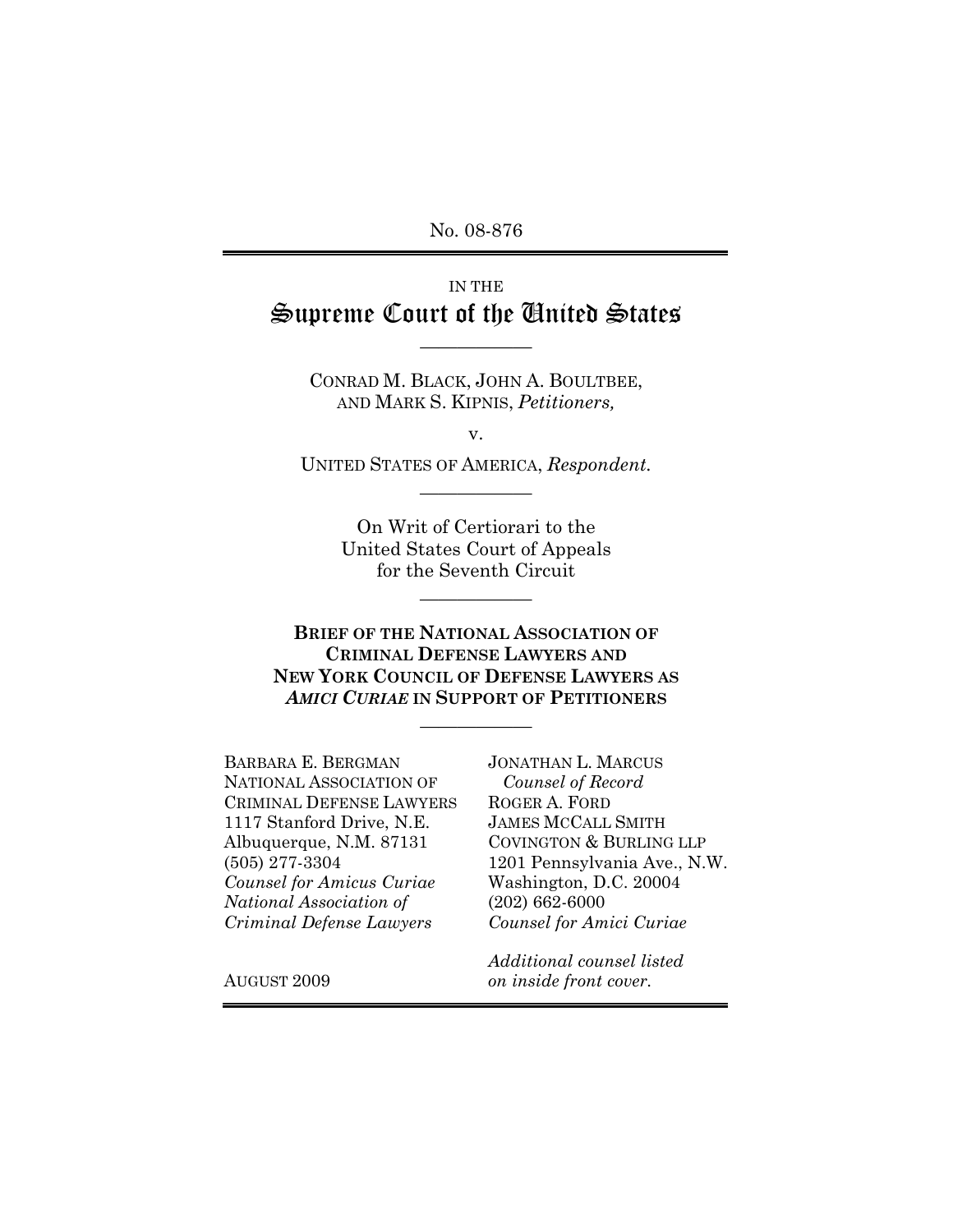*Additional counsel*

BARRY A. BOHRER ALEXANDRA A.E. SHAPIRO NEW YORK COUNCIL OF DEFENSE LAWYERS 565 Fifth Ave., 10th Floor New York, NY 10017-2413 (212) 880-9550

*Counsel for Amicus Curiae New York Council of Defense Lawyers*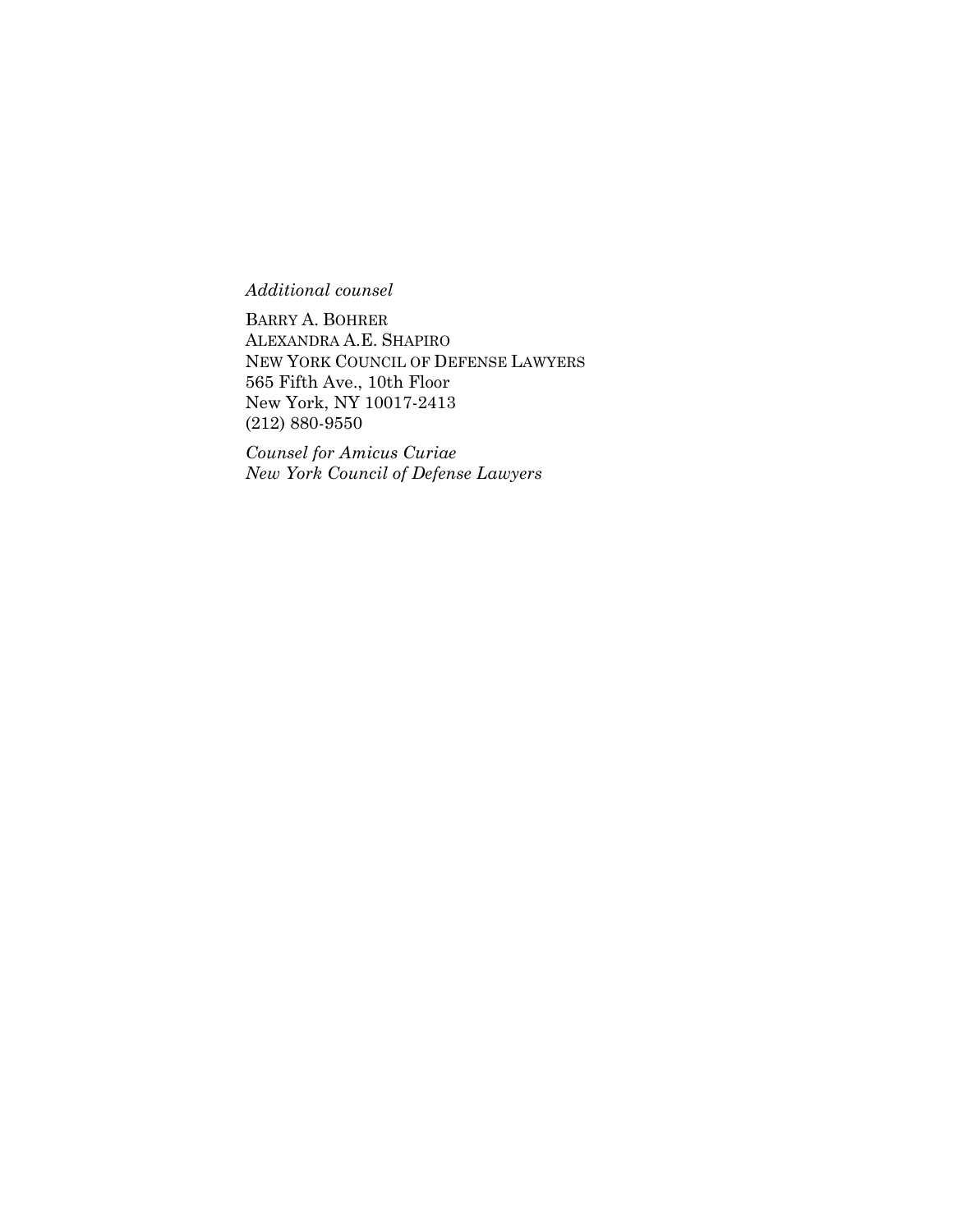# **TABLE OF CONTENTS**

|   |  |                                                                                                 | 1  |
|---|--|-------------------------------------------------------------------------------------------------|----|
|   |  | 3                                                                                               |    |
|   |  | 6                                                                                               |    |
| L |  | Section 1346 is unconstitutional as applied to                                                  | 6  |
|   |  | A. Section 1346 fails to give private actors fair                                               | 8  |
|   |  | B. Section 1346 impinges on the States' ability<br>to shape their own laws in a wide variety of | 16 |
|   |  | II. The Seventh Circuit's novel forfeiture rule is                                              |    |
|   |  | A. Special interrogatories are disfavored<br>because they threaten a defendant's right to       |    |
|   |  | B. The Seventh Circuit's unprecedented rule<br>would unfairly compel defendants to choose       |    |
|   |  | C. None of the policy justifications for                                                        | 30 |
|   |  |                                                                                                 | 33 |

# **TABLE OF AUTHORITIES**

# *Federal Cases*

| Blakely v. Washington,      |     |
|-----------------------------|-----|
|                             |     |
| Bouie v. City of Columbia,  |     |
|                             | 3.8 |
| Carpenter v. United States, |     |
|                             | 20  |
| Chatin v. Coombe,           |     |
|                             | 13  |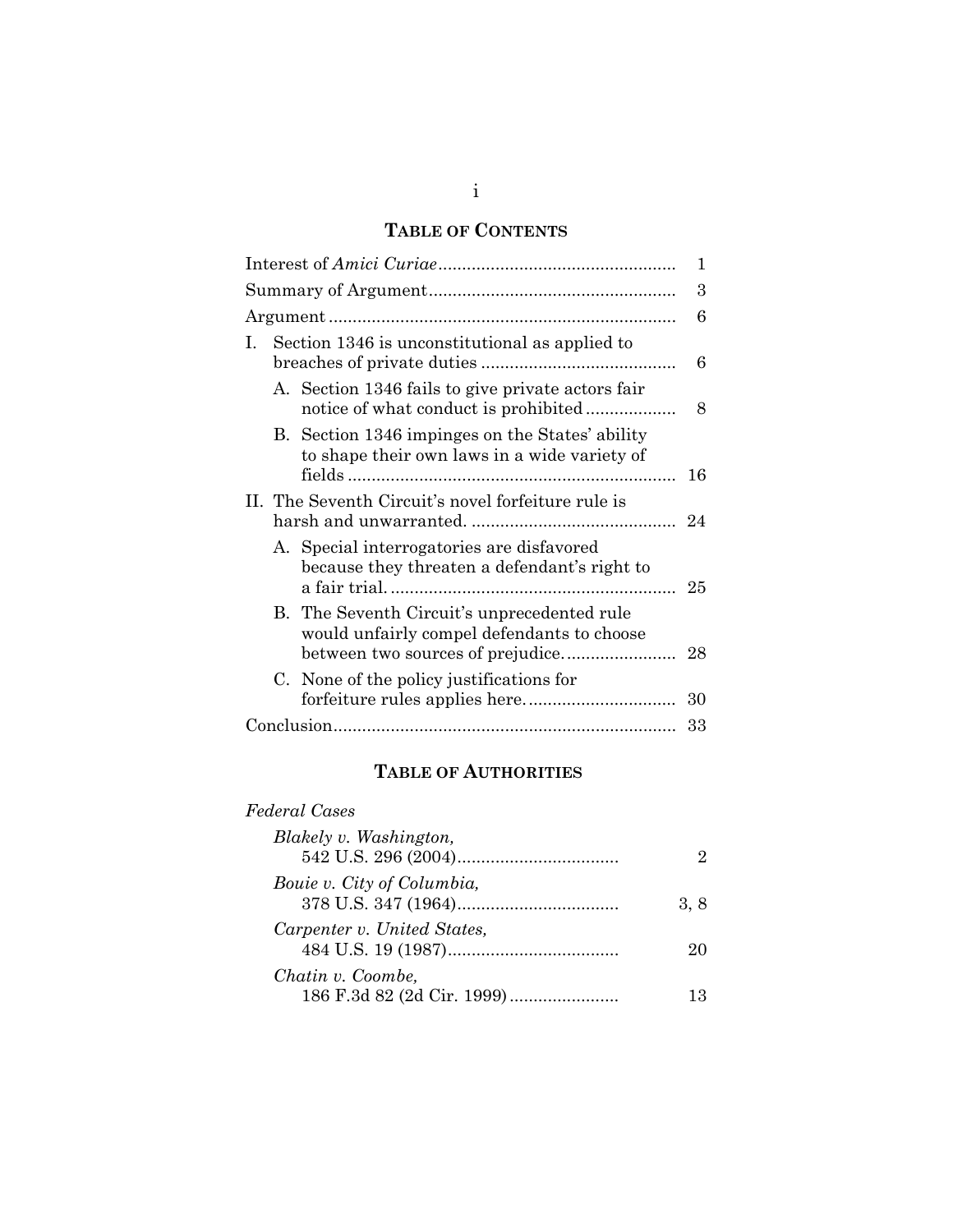| Federal Cases, cont'd                                  |                |
|--------------------------------------------------------|----------------|
| Cleveland v. United States,                            | 12             |
| Cort v. Ash,                                           | 16             |
| CTS Corp. v. Dynamics Corp. of America,                | 18             |
| Crawford v. Washington,                                | $\overline{2}$ |
| Danforth v. Minnesota,                                 | 23             |
| Gray v. United States,<br>174 F.2d 919 (8th Cir. 1949) | 24             |
| Kennedy v. Louisiana,                                  | 1              |
| Kolender v. Lawson,                                    | passim         |
| McNally v. United States,                              | passim         |
| New State Ice Co. v. Liebmann,                         | 23             |
| Papachristou v. City of Jacksonville,                  | 14             |
| Rita v. United States,                                 | $\overline{2}$ |
| Rothgery v. Gillespie County,                          | $2 - 3$        |
| Santa Fe Industries v. Green,                          |                |
| Smith v. Goguen,                                       | 20             |
| Sorich v. United States,                               | 8, 14          |
|                                                        | passim         |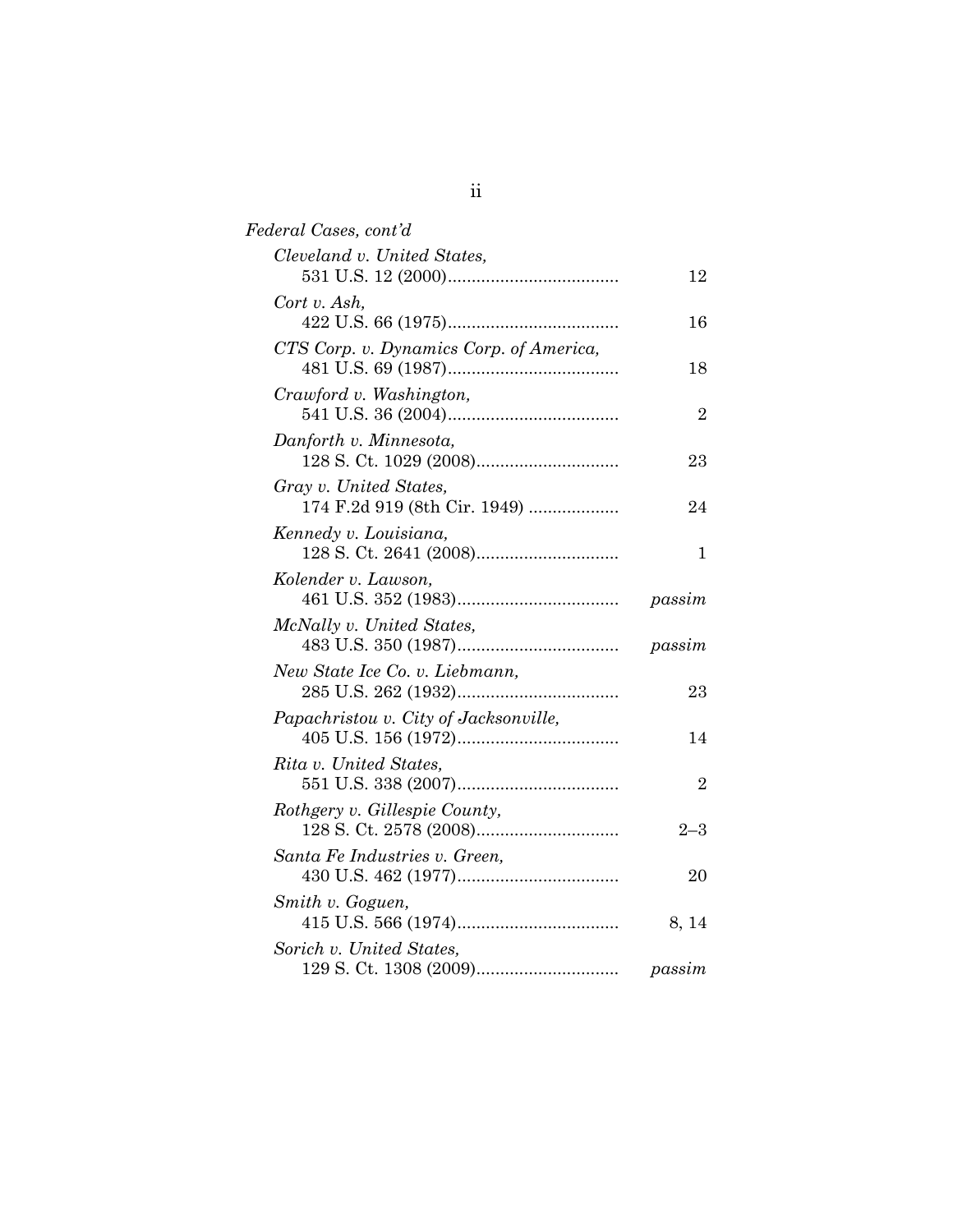| Federal Cases, cont'd                                                       |                |
|-----------------------------------------------------------------------------|----------------|
| Terry v. Ohio,                                                              | 14             |
| Trustees of Dartmouth College v. Woodward,<br>17 U.S. (4 Wheat.) 518 (1819) | 18             |
| United States v. Adcock,<br>447 F.2d 1337 (2d Cir. 1971)                    | 30             |
| United States v. Arnold,<br>416 F.3d 349 (5th Cir. 2005)                    | 27             |
| United States v. Bass,                                                      |                |
| United States v. Black,<br>530 F.3d 596 (7th Cir. 2008), cert.              |                |
| granted, 77 U.S.L.W. 3632 (U.S. May 18,                                     | 11             |
| United States v. Bloom,                                                     |                |
| United States v. Blumeyer,<br>114 F.3d 758 (8th Cir. 1997)                  | 21             |
| United States v. Booker,                                                    | $\overline{2}$ |
| United States v. Boots,                                                     | 7              |
| United States v. Bosch,<br>505 F.2d 78 (5th Cir. 1974)                      | 25             |
| United States v. Bronston,                                                  | 15, 20         |
| United States v. Brown,<br>459 F.3d 509 (5th Cir. 2006)                     | 11             |
| United States v. Brumley,<br>116 F.3d 728 (5th Cir. 1997)                   | passim         |
| United States v. Bryan,<br>58 F.3d 933 (4th Cir. 1995)  11, 14, 17          |                |
|                                                                             |                |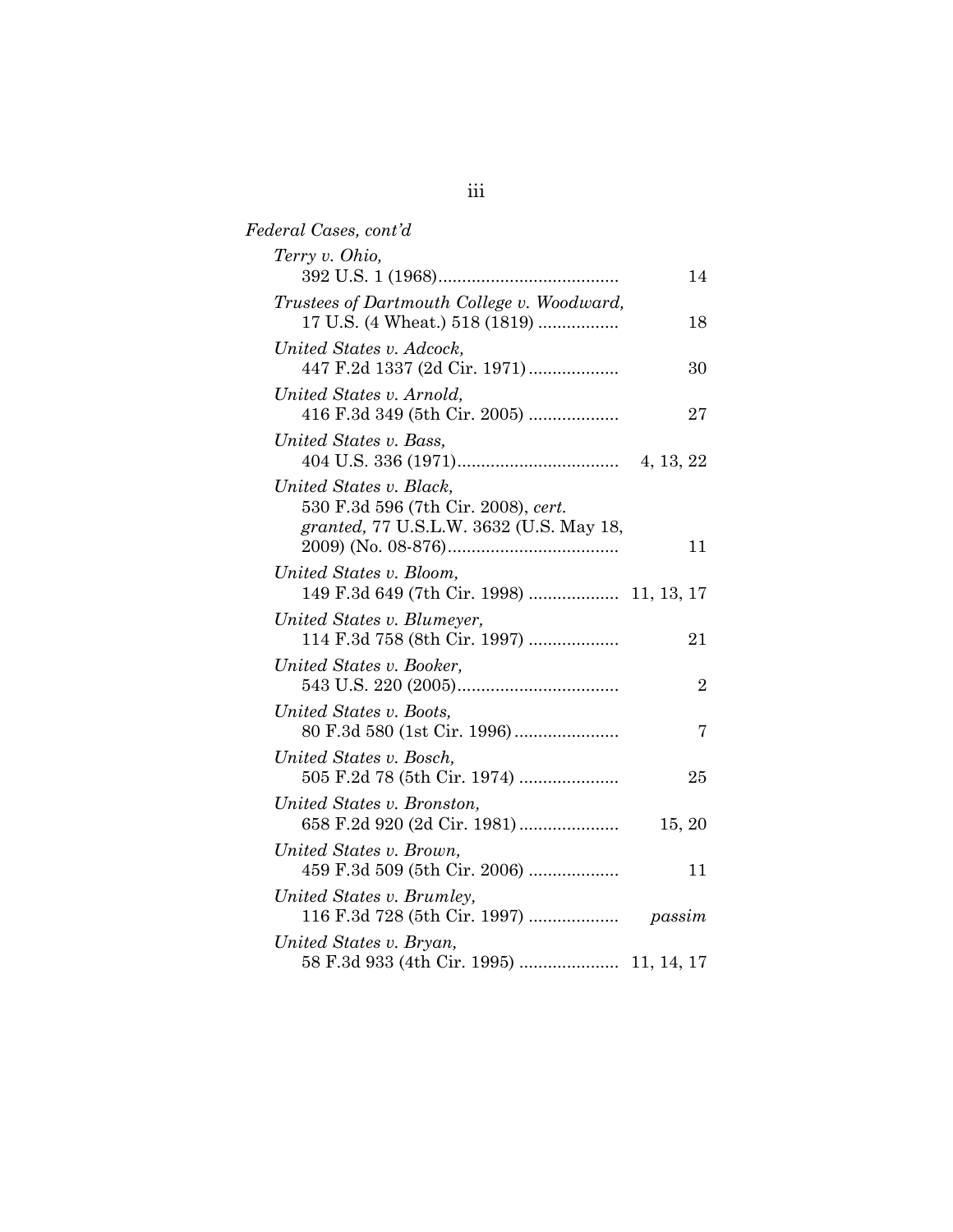| Federal Cases, cont'd                                        |        |
|--------------------------------------------------------------|--------|
| United States v. Cianci,                                     | 26     |
| United States v. Condolon,                                   | 15, 19 |
| United States v. Coonan,<br>839 F.2d 886 (2d Cir. 1988)      | 5      |
| United States v. Czubinski,<br>106 F.3d 1069 (1st Cir. 1997) | 12, 19 |
| United States v. deVegter,<br>198 F.3d 1324 (11th Cir. 1999) | 11, 18 |
| United States v. Desmond,<br>670 F.2d 414 (3d Cir. 1982)     | 28     |
| United States v. Edelkind,<br>467 F.3d 791 (1st Cir. 2006)   | 5, 25  |
| United States v. Enmons,                                     | 4      |
| United States v. Frost,<br>125 F.3d 346 (6th Cir. 1997)      | passim |
| United States v. Handakas,                                   | 9, 12  |
| United States v. Hedgepeth,<br>434 F.3d 609 (3d Cir. 2006)   | 27, 29 |
| United States v. Helmsley,                                   | 7      |
| United States v. Hudson,                                     |        |
| 11 U.S. (7 Cranch) 32 (1812)<br>United States v. Loder,      | 4, 13  |
| 23 F.3d 586 (1st Cir. 1994)<br>United States v. Lopez,       | 21     |
| United States v. Louderman,                                  | 4, 22  |
| 576 F.2d 1383 (9th Cir. 1978)                                | 15, 19 |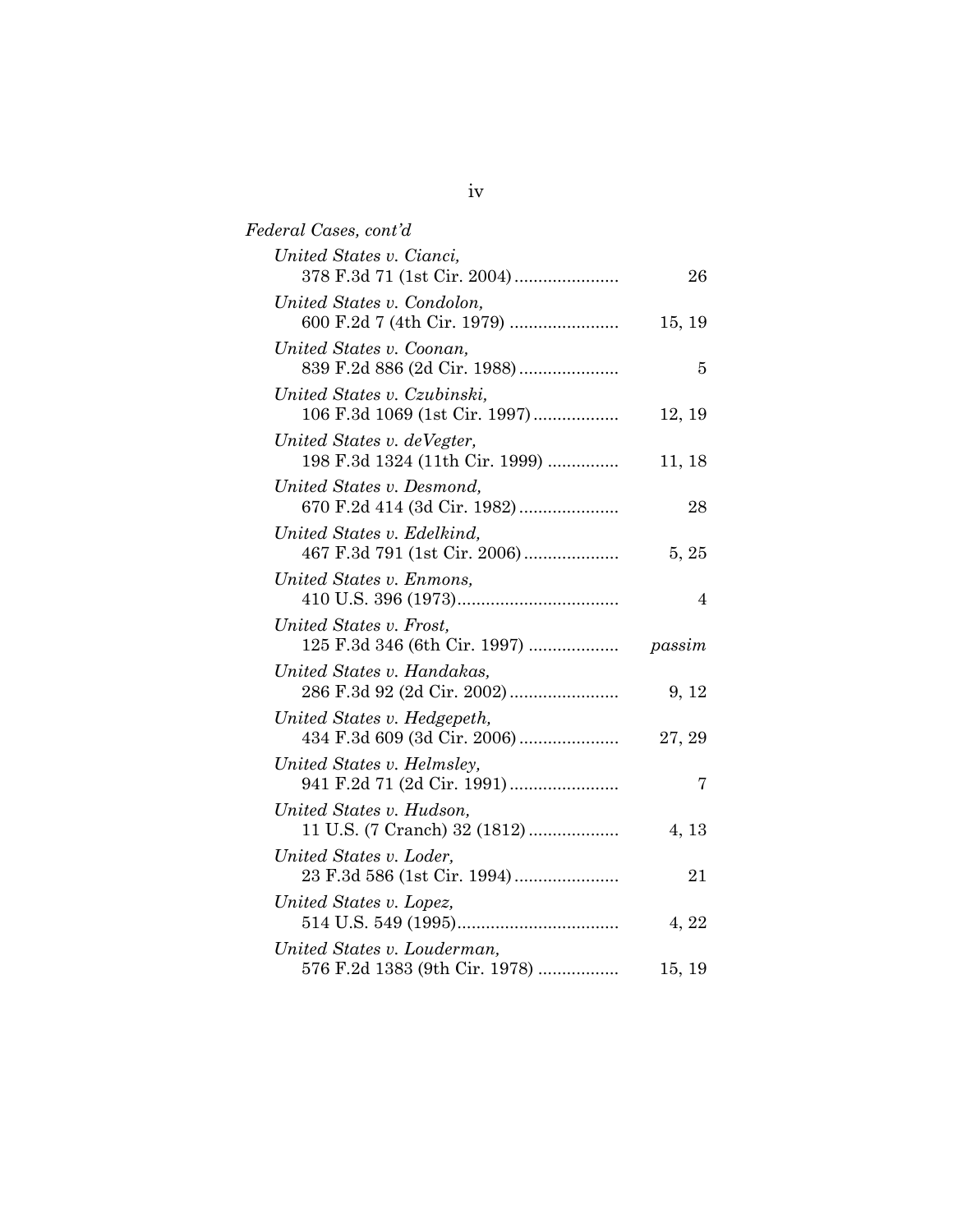| Federal Cases, cont'd                                         |           |
|---------------------------------------------------------------|-----------|
| United States v. McCracken,<br>488 F.2d 406 (5th Cir. 1974)   | 26        |
| United States v. Murphy,                                      |           |
| United States v. O'Looney,<br>544 F.2d 385 (9th Cir. 1976)    | 26        |
| United States v. Ogando,                                      | 26, 27    |
| United States v. Ogull,<br>149 F. Supp. 272 (S.D.N.Y. 1957)   | 26        |
| United States v. Palmeri,<br>630 F.2d 192 (3d Cir. 1980)      | 27        |
| United States v. Panarella,<br>277 F.3d 678 (3d Cir. 2002)    | 11, 17    |
| United States v. Pennington,<br>168 F.3d 1060 (8th Cir. 1999) | 11        |
| United States v. Pforzheimer,<br>826 F.2d 200 (2d Cir. 1987)  | 25        |
| United States v. Pierce,<br>479 F.3d 546 (8th Cir. 2007)      | 25        |
| United States v. Porcelli,<br>865 F.2d 1352 (2d Cir. 1989)    | 7         |
| United States v. Ramirez,<br>537 F.3d 1075 (9th Cir. 2008)    | 25        |
| United States v. Riccobene,<br>709 F.2d 214 (3d Cir. 1983)    | passim    |
| United States v. Ruggiero,<br>726 F.2d 913 (2d Cir. 1984)     | $25 - 26$ |
| United States v. Rybicki,                                     | passim    |
| United States v. Sawyer,                                      | 7         |

v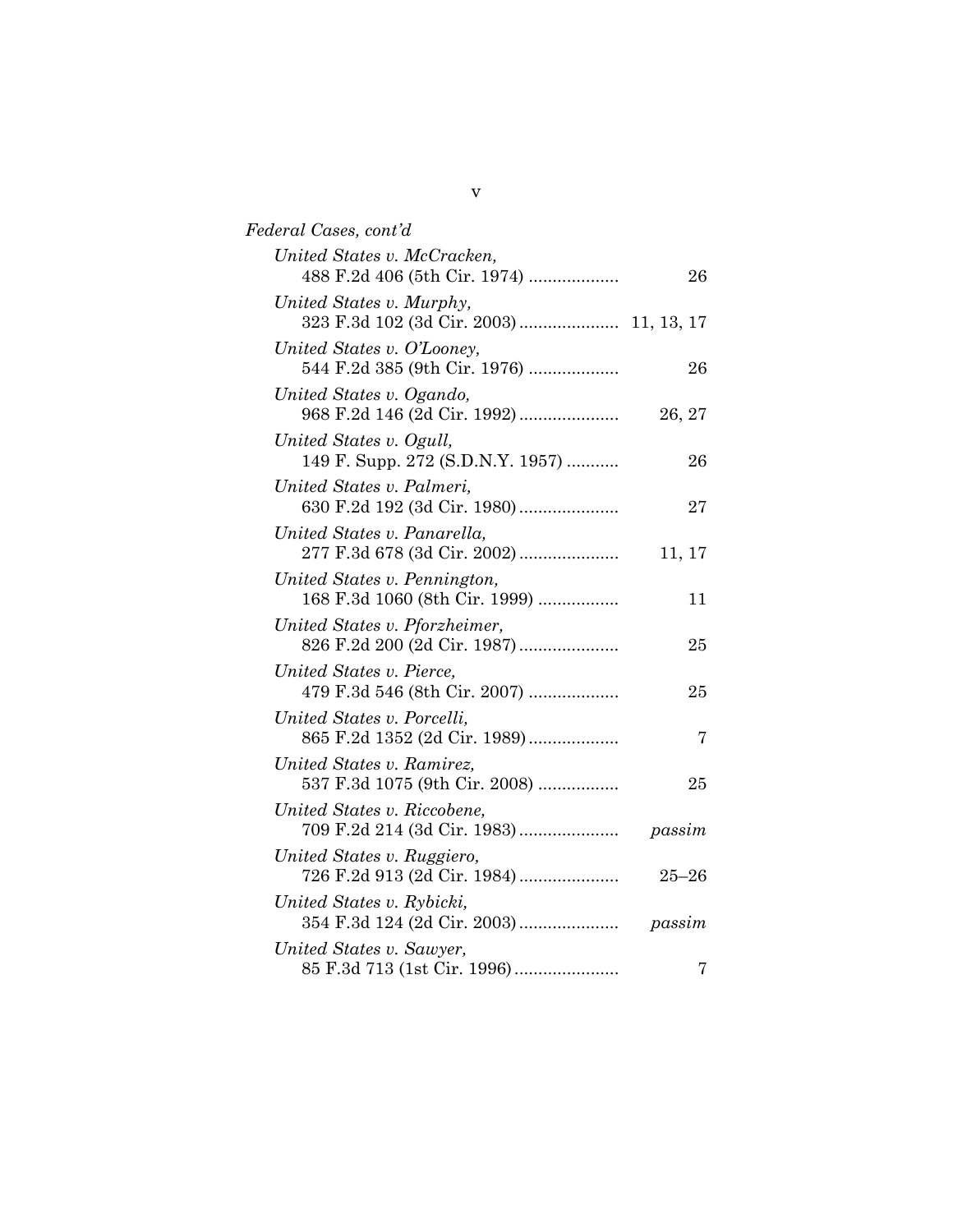| Federal Cases, cont'd                                                                                       |           |
|-------------------------------------------------------------------------------------------------------------|-----------|
| United States v. Sorich,<br>523 F.3d 702 (7th Cir. 2008), cert.<br>denied, 129 S. Ct. 1308 (2009)           | 11        |
| United States v. Spock,                                                                                     |           |
| United States v. Sun-Diamond Growers of<br>California,<br>138 F.3d 961 (D.C. Cir. 1998)                     | 11        |
| United States v. Sylvanus,<br>192 F.2d 96 (7th Cir. 1951)                                                   | 21        |
| United States v. Taylor,                                                                                    | $30 - 31$ |
| United States v. Thompson,                                                                                  |           |
| United States v. Udeozor,<br>515 F.3d 260 (4th Cir. 2008)                                                   | 25, 27    |
| United States v. Urciuoli,<br>513 F.3d 290 (1st Cir. 2008)                                                  | 11, 17    |
| United States v. Vinyard,<br>266 F.3d 320 (4th Cir. 2001)                                                   | 11        |
| United States v. Walker,<br>490 F.3d 1282 (11th Cir. 2007)                                                  | 11, 17    |
| United States v. Walters,<br>997 F.2d 1219 (7th Cir. 1993)                                                  | 15        |
| United States v. Welch,<br>327 F.3d 1081 (10th Cir. 2003)                                                   | 7, 11     |
| United States v. Weyhrauch,<br>548 F.3d 1237 (9th Cir. 2008), cert.<br>granted, 77 U.S.L.W. 3708 (U.S. June | 11, 17    |
| United States v. Wilkinson,<br>754 F.2d 1427 (2d. Cir. 1985)                                                | 30        |
| United States v. Wilson,<br>629 F.2d 439 (6th Cir. 1980)                                                    | 25, 26    |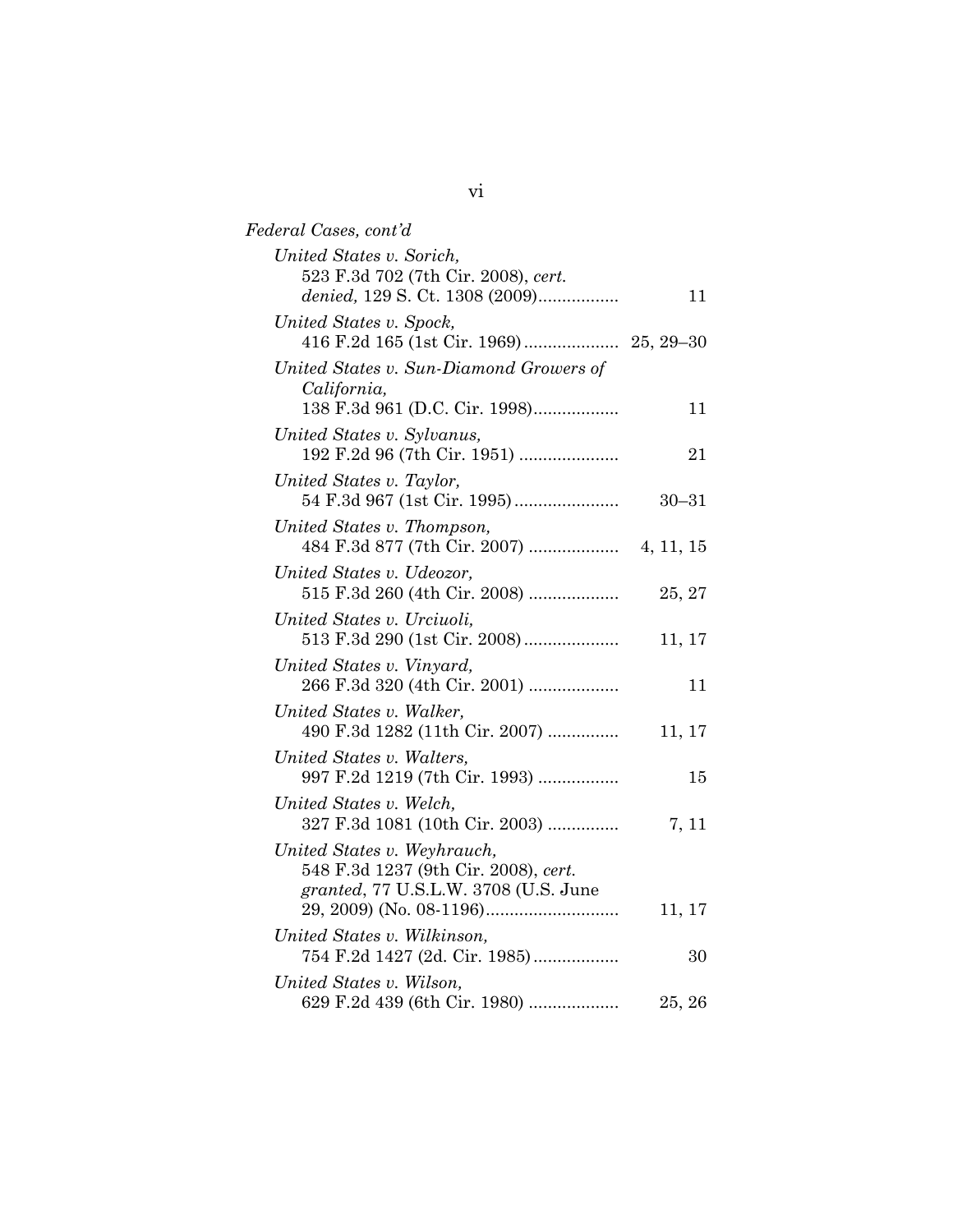| Federal Cases, cont'd                                                                                |        |
|------------------------------------------------------------------------------------------------------|--------|
| Virginia Bankshares, Inc. v. Sandberg,                                                               | 16     |
| Weyhrauch v. United States,<br>cert. granted, 77 U.S.L.W. 3708<br>(U.S. June 29, 2009) (No. 08-1196) | 8, 22  |
| Yates v. United States,                                                                              |        |
| Federal Statutes and Rules                                                                           |        |
|                                                                                                      | 20, 21 |
|                                                                                                      | 22     |
|                                                                                                      | 6, 23  |
|                                                                                                      | passim |
|                                                                                                      | 22     |
| Securities Exchange Act Rule 10b-5,<br>17 C.F.R. § 240.10b-5 (2009)                                  | 20     |
|                                                                                                      | 1      |
| <b>State Cases</b>                                                                                   |        |
| Auto. Mut. Indem. Co. v. Shaw,<br>134 Fla. 815, 184 So. 852 (1938)                                   | 21     |
| Christian v. Christian,<br>365 N.E.2d 849 (N.Y. 1977)                                                | 21     |
| Gruenberg v. Aetna Ins. Co.,<br>9 Cal. 3d 566, 510 P.2d 1032 (1973)                                  | 21     |
| Johnson v. Federal Kemper Insurance Co.,<br>74 Md. App. 243, 536 A.2d 1211                           | 21     |
| Talat Enterprises, Inc. v. Aetna Casualty<br>and Surety Co.,<br>753 So. 2d 1278 (Fla. 2000)          | 21     |
|                                                                                                      |        |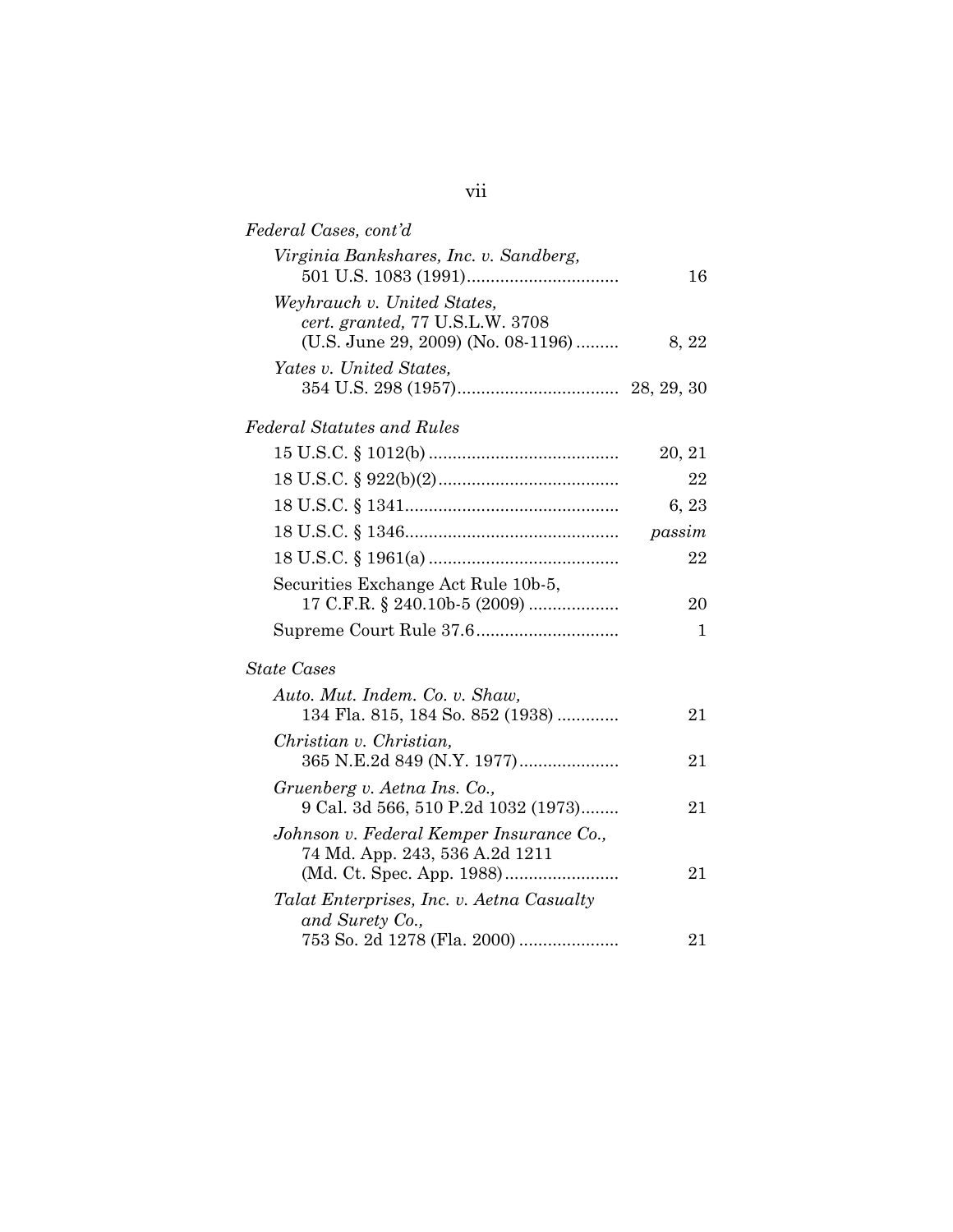| <b>State Statutes</b>                                                                                           |          |
|-----------------------------------------------------------------------------------------------------------------|----------|
| Cal. Fam. Code. § 721(b) (Deering 2009)                                                                         | 21       |
| Conn. Gen. Stat. § 38a-816 (2008)                                                                               | 21       |
| <i>Other Authorities</i>                                                                                        |          |
| Robert Charles Clark, Corporate Law                                                                             | 18       |
| John C. Coffee, Jr., Modern Mail Fraud:<br>The Restoration of the Public/Private<br>Distinction,                |          |
| 35 Am. Crim. L. Rev. 427 (1998)                                                                                 | 7, 17    |
| William E. Knepper & Dan A. Bailey,<br>Liability of Corporate Officers and<br>Directors §§ 1.01 to 1.18 (2008). | 18       |
| Wayne A. Logan, <i>Horizontal Federalism</i><br>in an Age of Criminal Justice<br><i>Interconnectedness,</i>     |          |
| 154 U. Pa. L. Rev. 257 (2005)                                                                                   | 23       |
| The Oxford English Dictionary (2d ed.                                                                           | $9 - 10$ |
| William L. Prosser, <i>Privacy</i> ,                                                                            | 18       |
| Restatement (Second) of Torts                                                                                   | 18       |
| Webster's Third New International                                                                               | 9        |

# viii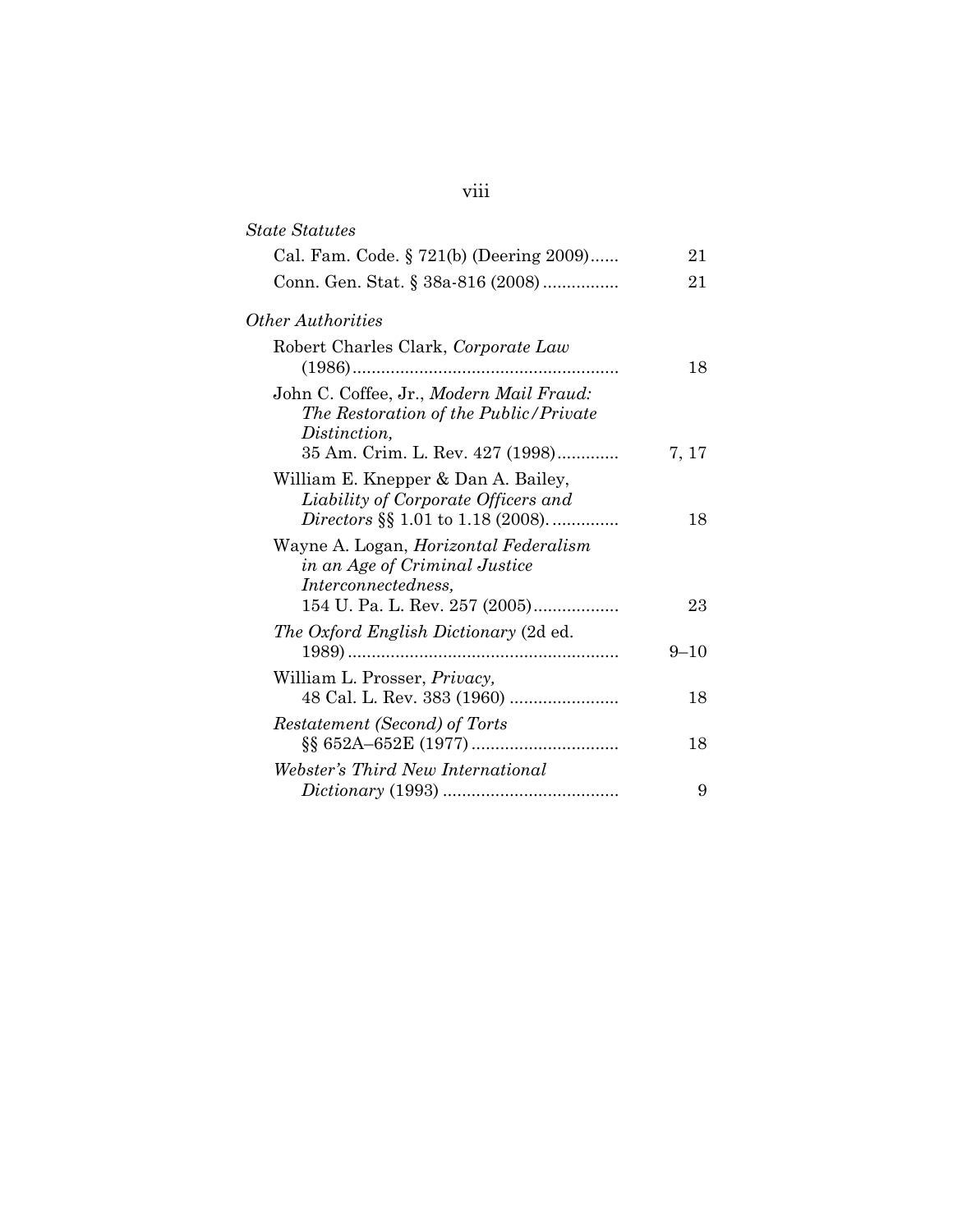#### **INTEREST OF** *AMICI CURIAE***<sup>1</sup>**

*Amici* are nonprofit voluntary professional bar associations that work on behalf of criminal defense attorneys to ensure justice and due process for those accused of crime or misconduct.

The National Association of Criminal Defense Lawyers (NACDL) was founded in 1958 and has a nationwide membership of more than 12,000 and an affiliate membership of almost 40,000. NACDL's members include private criminal defense lawyers, public defenders, military defense counsel, law professors, and judges. NACDL is the largest professional bar association for public defenders and private criminal defense lawyers. The American Bar Association recognizes NACDL as an affiliated organization and awards it full representation in its House of Delegates. NACDL files numerous *amicus* briefs each year in this Court and other courts, seeking to provide *amicus* assistance in cases that present issues of broad importance to criminal defendants, criminal defense lawyers, and the criminal justice system as a whole. *Amicus* briefs filed by NACDL have been cited by this Court in some of its most important recent criminal-law decisions. *See, e.g., Kennedy v. Louisiana,* 128 S. Ct. 2641, 2663 (2008); *Rothgery v. Gillespie County,* 128 S. Ct. 2578,

<sup>1.</sup> All parties have submitted letters to the Court consenting to the filing of *amicus* briefs. Pursuant to Supreme Court Rule 37.6, counsel for *amici curiae* states that no party's counsel authored this brief in whole or in part and that no party or party's counsel made a monetary contribution intended to fund the preparation or submission of this brief. No person other than *amici curiae*, their members, or their counsel made a monetary contribution to its preparation or submission.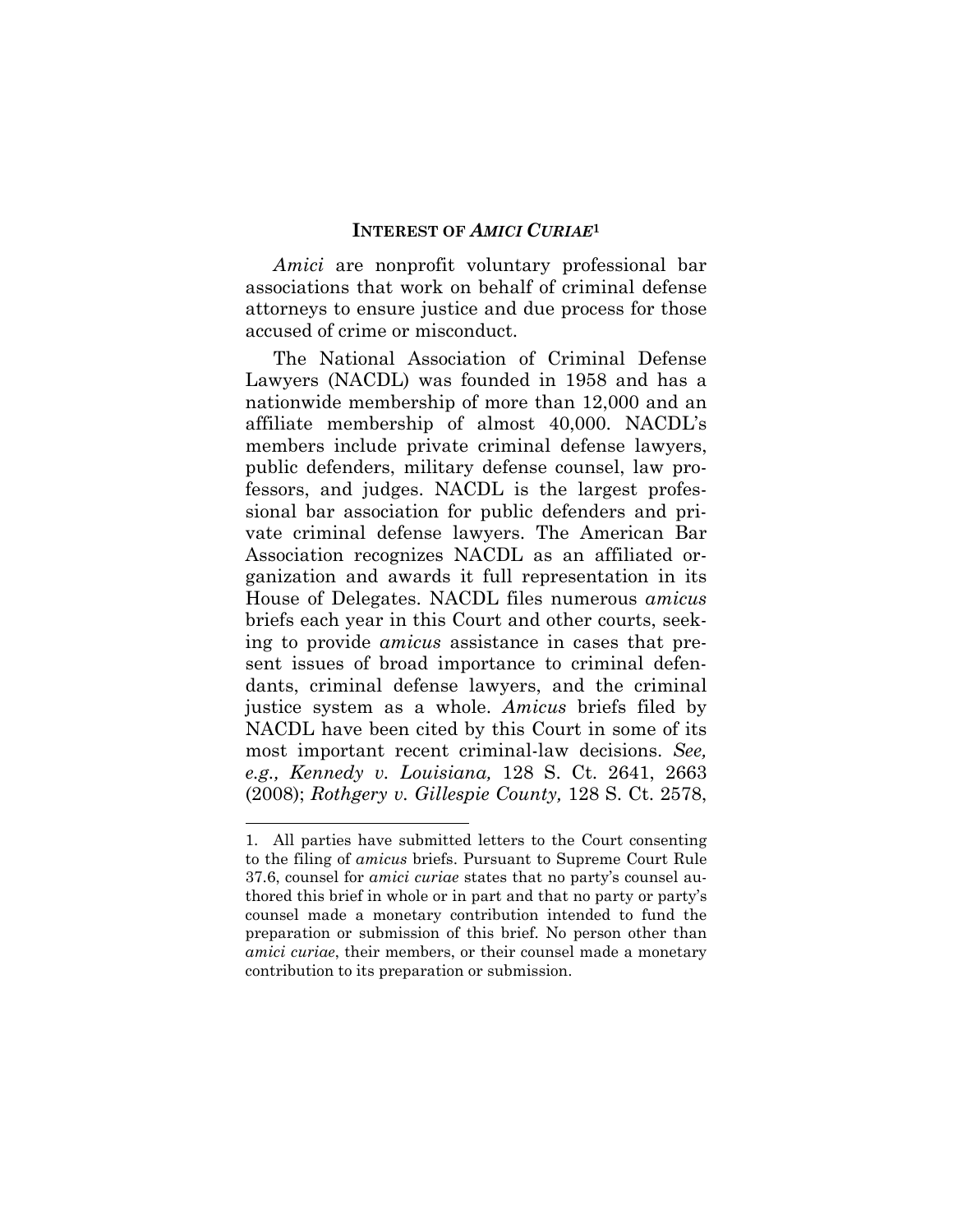2587 (2008); *Blakely v. Washington,* 542 U.S. 296, 312 (2004); *Crawford v. Washington,* 541 U.S. 36, 52 (2004).

The New York Council of Defense Lawyers (NYCDL) is a not-for-profit professional association of approximately 235 lawyers, many of whom are former prosecutors, whose principal area of practice is criminal defense in federal and state courts in New York. NYCDL's mission includes protecting the individual rights guaranteed by the Constitution, enhancing the quality of defense representation, and promoting the proper administration of criminal justice. As *amicus,* NYCDL offers the Court the perspective of practitioners who regularly handle some of the most complex and significant white collar criminal cases in federal and state courts. NYCDL's *amicus* briefs have been cited by the Court or concurring justices in cases such as *Rita v. United States,* 551 U.S. 338, 373 (2007) (Scalia, J., concurring in the judgment), and *United States v. Booker,* 543 U.S. 220, 266 (2005).

Both NACDL and NYCDL have an interest in ensuring that federal criminal statutes provide fair notice of what conduct is prohibited and that criminal defendants are not penalized for making legitimate trial decisions.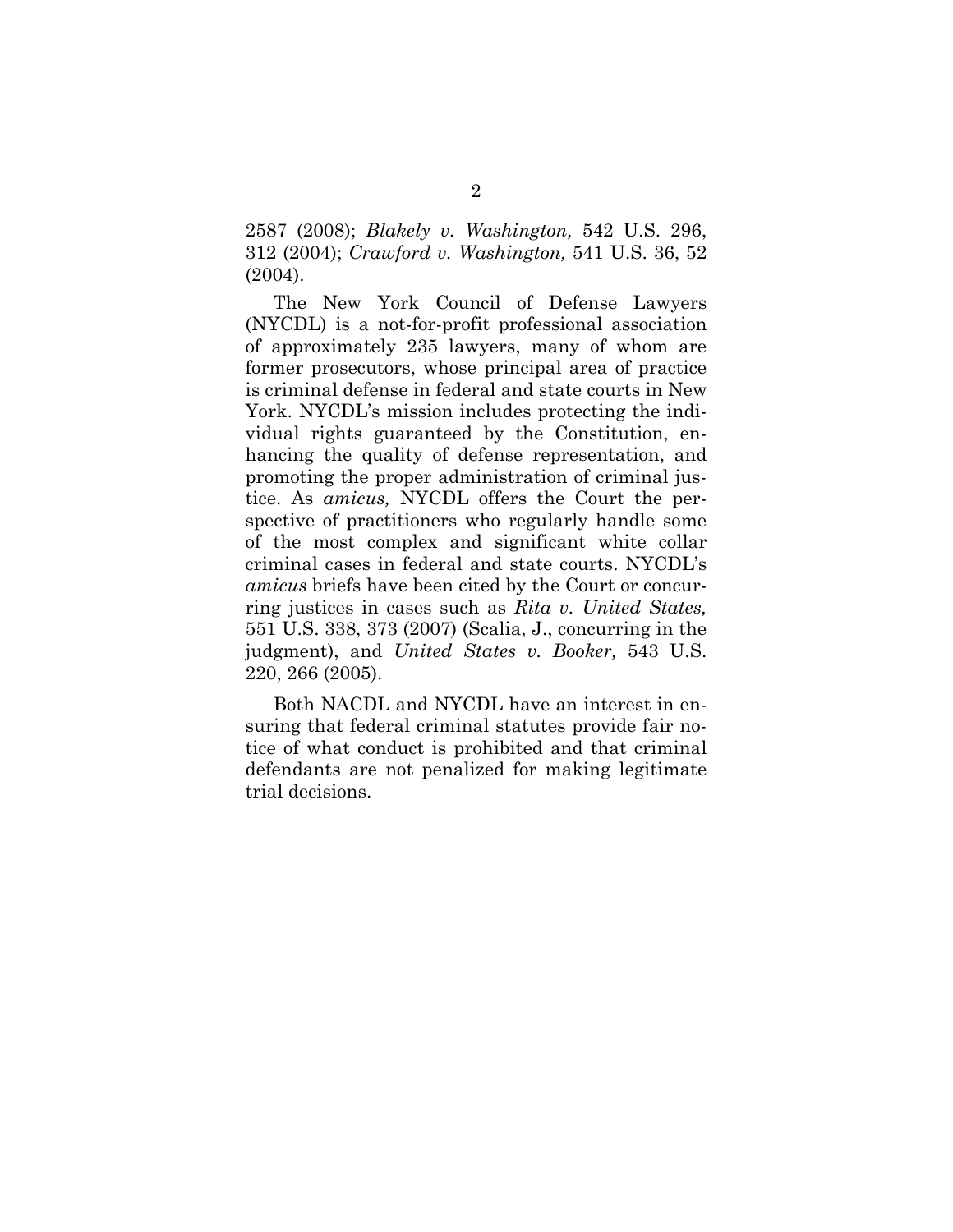#### **SUMMARY OF ARGUMENT**

I. This Court held in *McNally v. United States,* 483 U.S. 350 (1987), that the mail fraud statute did not protect "the intangible right of the citizenry to good government," *id.* at 356, because otherwise the statute would be too vague and would involve the federal government in issues of purely local governance. Congress responded by enacting 18 U.S.C. § 1346, which extends several federal fraud statutes to cover schemes to deprive another of "the intangible right of honest services." In doing so, Congress failed to solve either of the vagueness or federalism problems identified in *McNally.* Section 1346 provides no clear boundaries on what conduct is prohibited, rendering the statute unconstitutionally vague. Moreover, Section 1346 unduly impinges on the ability of the States to shape their own laws in a wide variety of fields traditionally within their province. As a result, Section 1346 has been used to prosecute numerous defendants for conduct that is not otherwise criminal and, if wrong at all, would amount to mere violations of civil duties such as those imposed by professional ethics rules or contracts.

A. Due process requires that a criminal law give fair warning, at the time of the offense, of what conduct is prohibited. *Bouie v. City of Columbia,* 378 U.S. 347 (1964). Accordingly, a statute must be clear and specific enough to inform the public of precisely what conduct is prohibited and to cabin law enforcement's discretion within reasonable limits. *Kolender v. Lawson,* 461 U.S. 352, 357–58 (1983). Section 1346 fails both of these requirements. The "intangible right of honest services" is undefined in Section 1346, has no ordinary and natural meaning, and has no settled meaning in the pre- or post-*McNally* case law.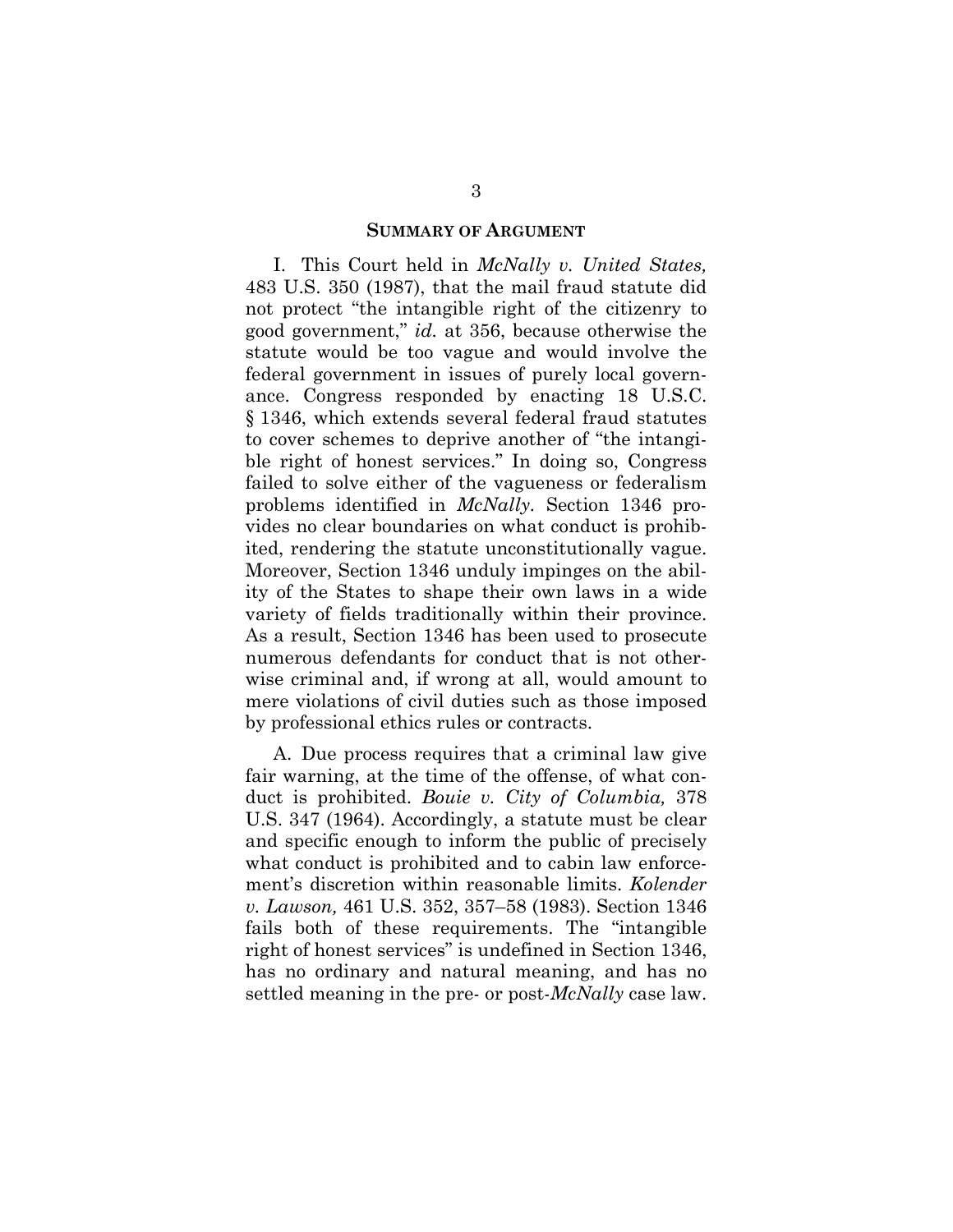Indeed, courts have been divided over even the most basic questions presented by Section 1346, such as the source and scope of the "intangible right." And because of Section 1346's "open-ended quality," *United States v. Thompson,* 484 F.3d 877, 884 (7th Cir. 2007) (Easterbrook, C.J.), the statute gives prosecutors unbridled discretion to enforce their own views of "honest services." The result is a largely unconstrained federal right of "honest services" that potentially extends to a vast array of corporate, personal, and professional relationships.

B. Section 1346 also threatens to inject federal oversight into numerous areas of the law traditionally left to the States. Interpreting Section 1346, as most courts of appeals have, to impose a federal-law duty to provide "honest services" irrespective of state law would, in practice, invite federal courts to create a federal common law of honest dealings, an approach which has been anathema for two centuries. *See, e.g., United States v. Bass,* 404 U.S. 336, 348 (1971); *United States v. Hudson,* 11 U.S. (7 Cranch) 32 (1812). Indeed, many courts applying Section 1346 have imposed federal duties of honesty without looking to state law or when no duty otherwise exists. The minority view, which requires an independent violation of law before finding a deprivation of the "intangible right of honest services," would still deprive States of their ability to make numerous independent policy judgments, "effect[ing] a change in the sensitive relation between federal and state criminal jurisdiction." *United States v. Lopez,* 514 U.S. 549, 561 n.3 (1995) (quoting *United States v. Enmons*, 410 U.S. 396, 411–412 (1973)).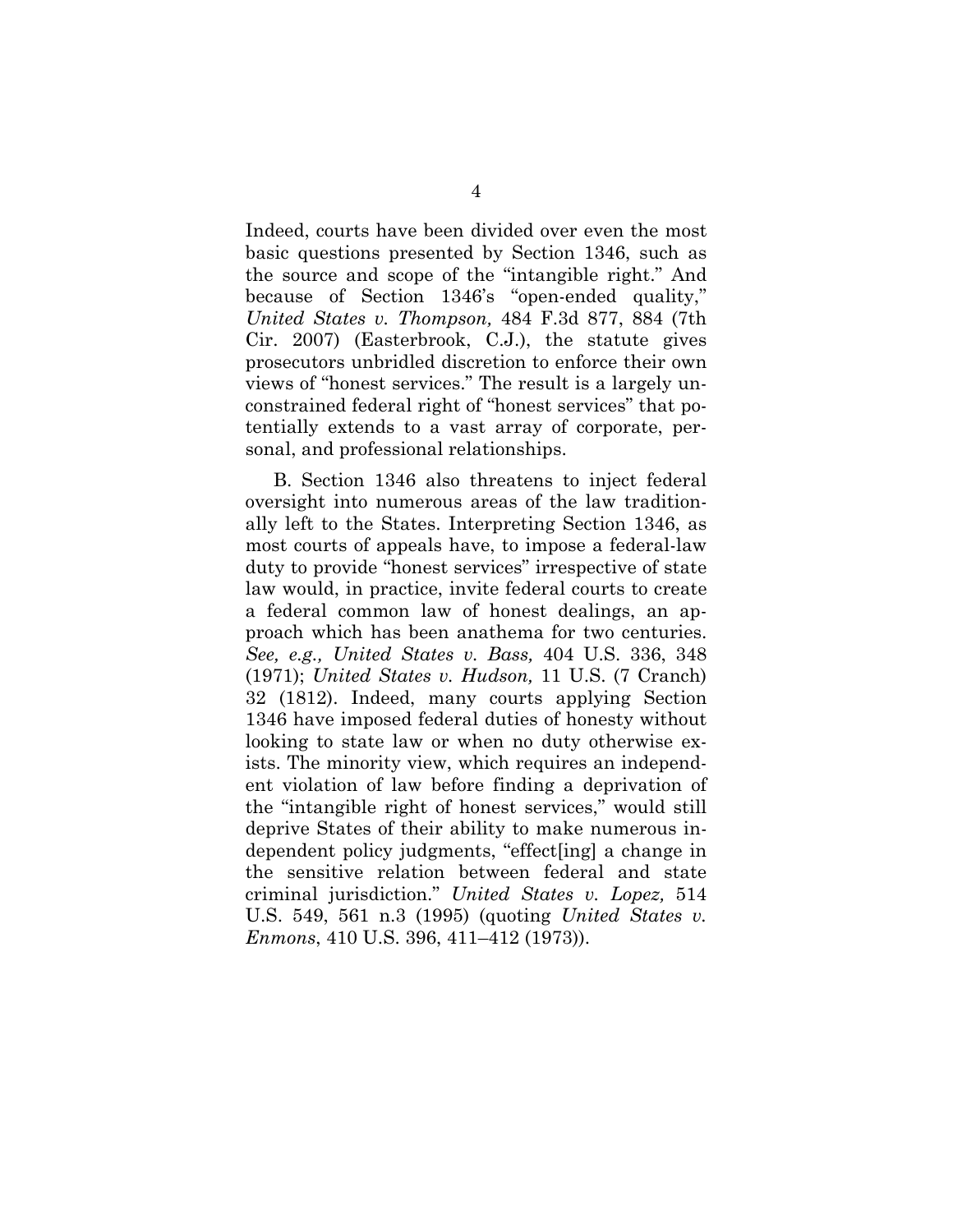II. Courts uniformly acknowledge that "special interrogatories … pose special dangers" in criminal cases, where the Sixth Amendment guarantees the right to a fair trial. *United States v. Edelkind*, 467 F.3d 791, 794 (1st Cir. 2006). Special interrogatories threaten to influence a jury's deliberations and its verdict, often to the detriment of criminal defendants. Yet the Seventh Circuit imposed an unprecedented forfeiture rule on Petitioners—who otherwise properly preserved their objection to the district court's jury instruction on honest-services fraud merely for objecting to a special verdict form that they regarded as prejudicial.

The Seventh Circuit's new rule is without basis. Whether to propose or consent to special interrogatories is a decision properly left to defense counsel after weighing the potential prejudice to the defendant's constitutional rights. Although special interrogatories can in limited circumstances help guarantee a fair trial, the law's "traditional distaste" for them, *United States v. Coonan*, 839 F.2d 886, 891 (2d Cir. 1988), recognizes their potential prejudicial effects. Defendants should not be penalized for protecting against that clear risk. The Seventh Circuit's forfeiture rule would unfairly compel defendants either to accept prejudicial interrogatories or to forfeit objections to prejudicial instructional error. Such a rule, unjust in any setting, is especially inappropriate in this case, which in no way implicates the policy concerns that motivate forfeiture rules.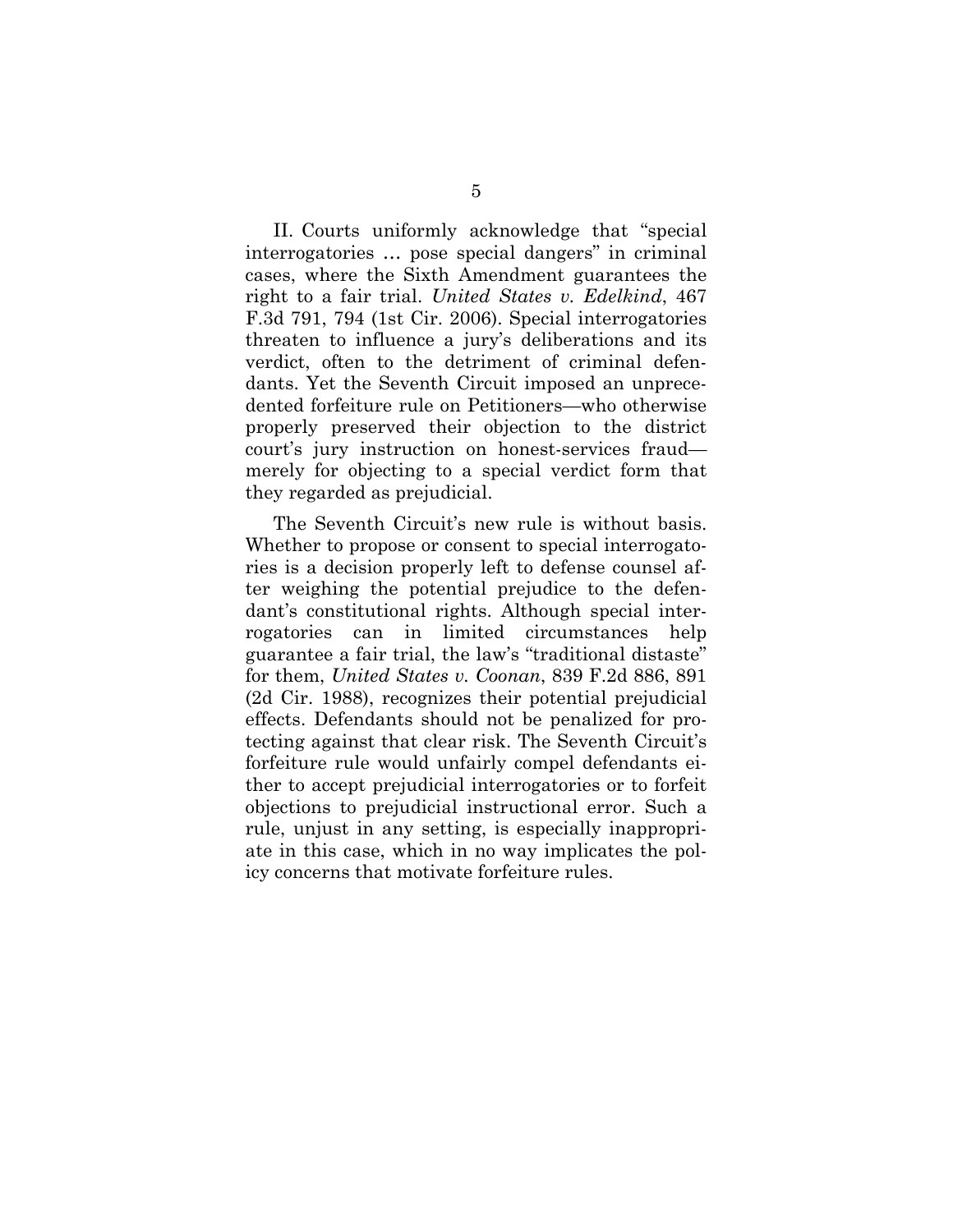#### **ARGUMENT**

#### **I. Section 1346 Is Unconstitutional As Applied To Breaches Of Private Duties.**

More than two decades ago, in *McNally v. United States,* 483 U.S. 350 (1987), this Court held that the mail fraud statute, 18 U.S.C. § 1341, does not protect "the intangible right of the citizenry to good government." 483 U.S. at 356. The Court reasoned that accepting such a theory would leave the statute too ambiguous to provide notice of what acts were prohibited, *see id.* at 359–60, and would needlessly involve the federal government in issues of purely local governance, *see id.* at 360. Congress responded the following year by enacting 18 U.S.C. § 1346, which expanded several federal fraud statutes to cover deprivations of "the intangible right of honest services"—but which did nothing to explain what exactly that phrase means, or what its boundaries are.

Since then, prosecutors have invoked the statute in cases involving "a staggeringly broad swath of behavior," *Sorich v. United States,* 129 S. Ct. 1308, 1309 (2009) (Scalia, J., dissenting from denial of certiorari), prosecuting both public officials who violate "the intangible right of the citizenry to good government," *McNally,* 483 U.S. at 356, and private employees and corporate fiduciaries who violate purely private duties.2 Courts have struggled to define the

<sup>2.</sup> This brief distinguishes between intangible rights corresponding to "public duties" and "private duties." In the former case, the duty is one owed to a government or to the public as a whole. While this duty is most commonly invoked in prosecutions of government officials or employees, it can also arise, for instance, when a private citizen is prosecuted for bribing or

*<sup>(</sup>footnote continued on next page…)*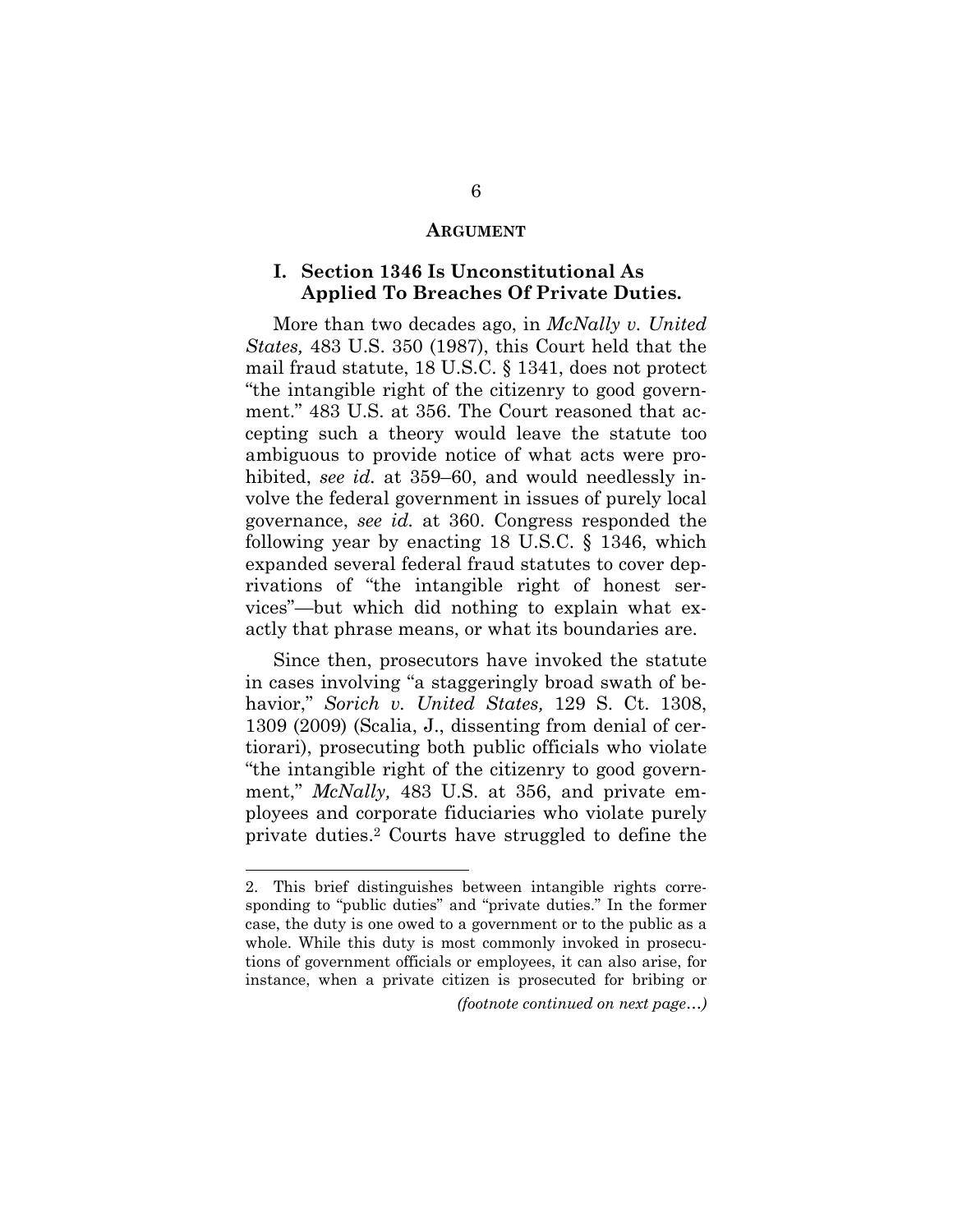limits of Section 1346, asserting that it "does not encompass every instance of official misconduct," *United States v. Sawyer,* 85 F.3d 713, 725 (1st Cir. 1996), and is "not violated by every breach of contract, breach of duty, conflict of interest, or misstatement made in the course of dealing," *United States v. Welch,* 327 F.3d 1081, 1107 (10th Cir. 2003). Although everyone seems to agree that some limiting principles are needed, none of the myriad proposed limitations has gained more than a few adherents among the circuit courts.

The impetus to identify limiting principles stems from the recognition that Section 1346 is extraordinarily vague: "There is a serious argument that § 1346 is nothing more than an invitation for federal courts to develop a common-law crime of unethical conduct." *Sorich,* 129 S. Ct. at 1310 (Scalia, J., dissenting from denial of certiorari). As explained below, Section 1346 is unconstitutionally vague because it fails to provide fair notice of what is prohibited and creates an undue risk of arbitrary

*<sup>(</sup>footnote continued from previous page…)* 

wrongly influencing a public official, *see, e.g., United States v. Boots,* 80 F.3d 580 (1st Cir. 1996), or when a private citizen has a non-employee duty to the government, *see, e.g., United States v. Helmsley,* 941 F.2d 71 (2d Cir. 1991) (duty to pay state income taxes); *United States v. Porcelli,* 865 F.2d 1352 (2d Cir. 1989) (duty to collect state sales taxes). In contrast, private duties are those that arise between private citizens or entities. Professor Coffee draws a similar distinction between "public fiduciary" cases and "private fiduciary" cases, *see* John C. Coffee, Jr., *Modern Mail Fraud: The Restoration of the Public/Private Distinction,* 35 Am. Crim. L. Rev. 427, 430 n.15 (1998). We use the "duties" terminology in this brief because fiduciary duties are but one category of duties implicated by Section 1346.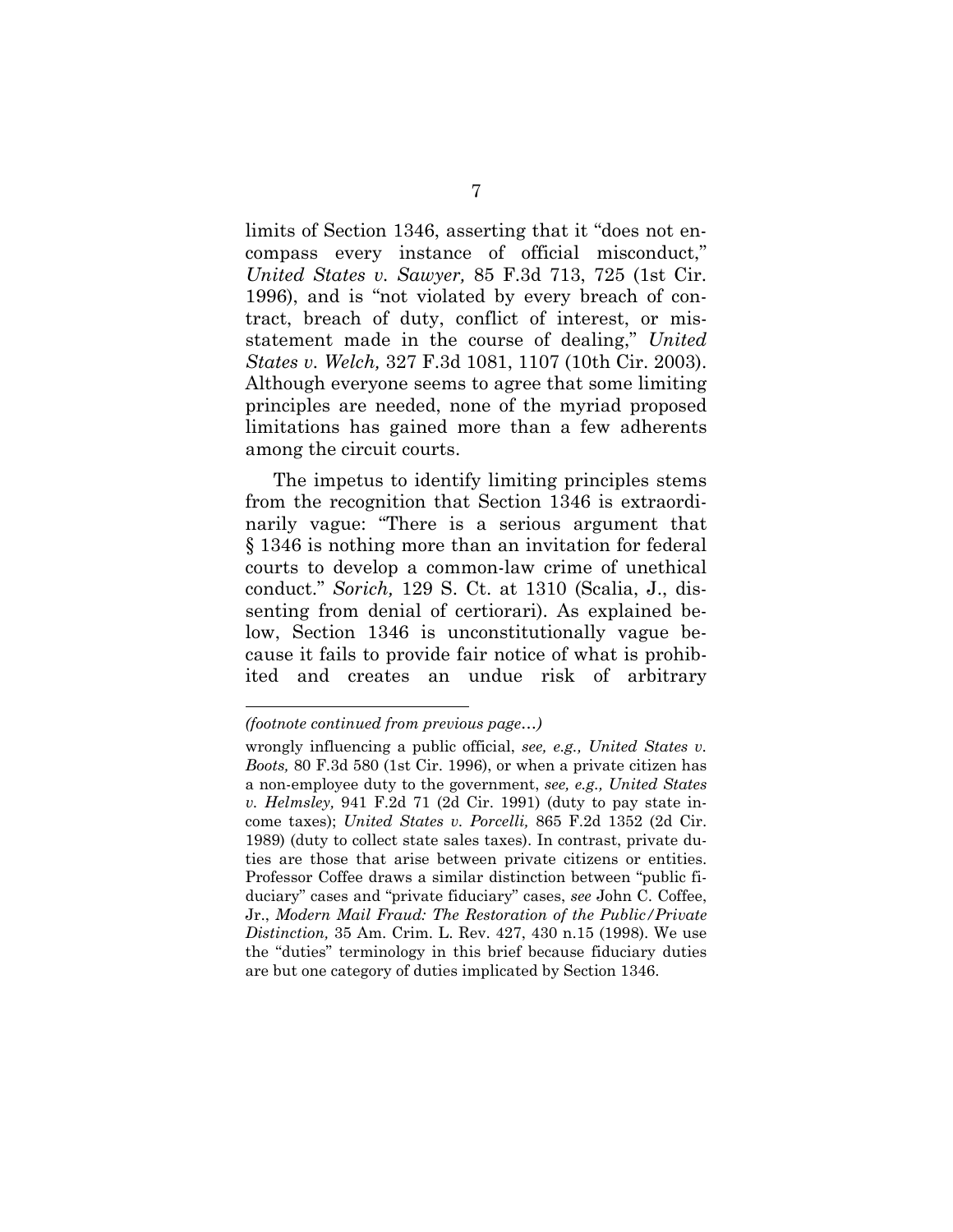enforcement. Moreover, the statute unduly impinges on the ability of the States to shape their own laws in a wide variety of fields, from fiduciary duties in contract and tort laws to criminal fraud and corporate governance. For both of these reasons, this Court should hold that Section 1346 is unconstitutional as applied to purely private conduct.3

## *A. Section 1346 fails to give private actors fair notice of what conduct is prohibited.*

Due process requires that a criminal statute give fair warning at the time of the offense of what conduct is prohibited. *Bouie v. City of Columbia,* 378 U.S. 347 (1964). A statute that fails to "define the criminal offense with sufficient definiteness that ordinary people can understand what conduct is prohibited," *Kolender v. Lawson,* 461 U.S. 352, 357 (1983), or fails to "establish minimal guidelines to govern law enforcement," *id.* at 358 (quoting *Smith v. Goguen,* 415 U.S. 566, 574 (1974)), is unconstitutionally vague. Section 1346 fails both of these tests.

<sup>3.</sup> *Amici* agree with Petitioners that a scheme to defraud another of the intangible right of honest services requires that the defendant contemplate economic harm to the victim. But that requirement does not cure the vagueness and federalism problems inherent in the undefined phrase "intangible right of honest services" as applied to private duties. This Court may face these same issues, in the public context, in another case to be argued this Term, *Weyhrauch v. United States, cert. granted,* 77 U.S.L.W. 3708 (U.S. June 29, 2009) (No. 08-1196). *Amici* expect to seek consent to file an *amicus* brief in *Weyhrauch* arguing that Section 1346 is unconstitutional as applied to public actors. This brief addresses the statute's constitutional infirmities in the private context.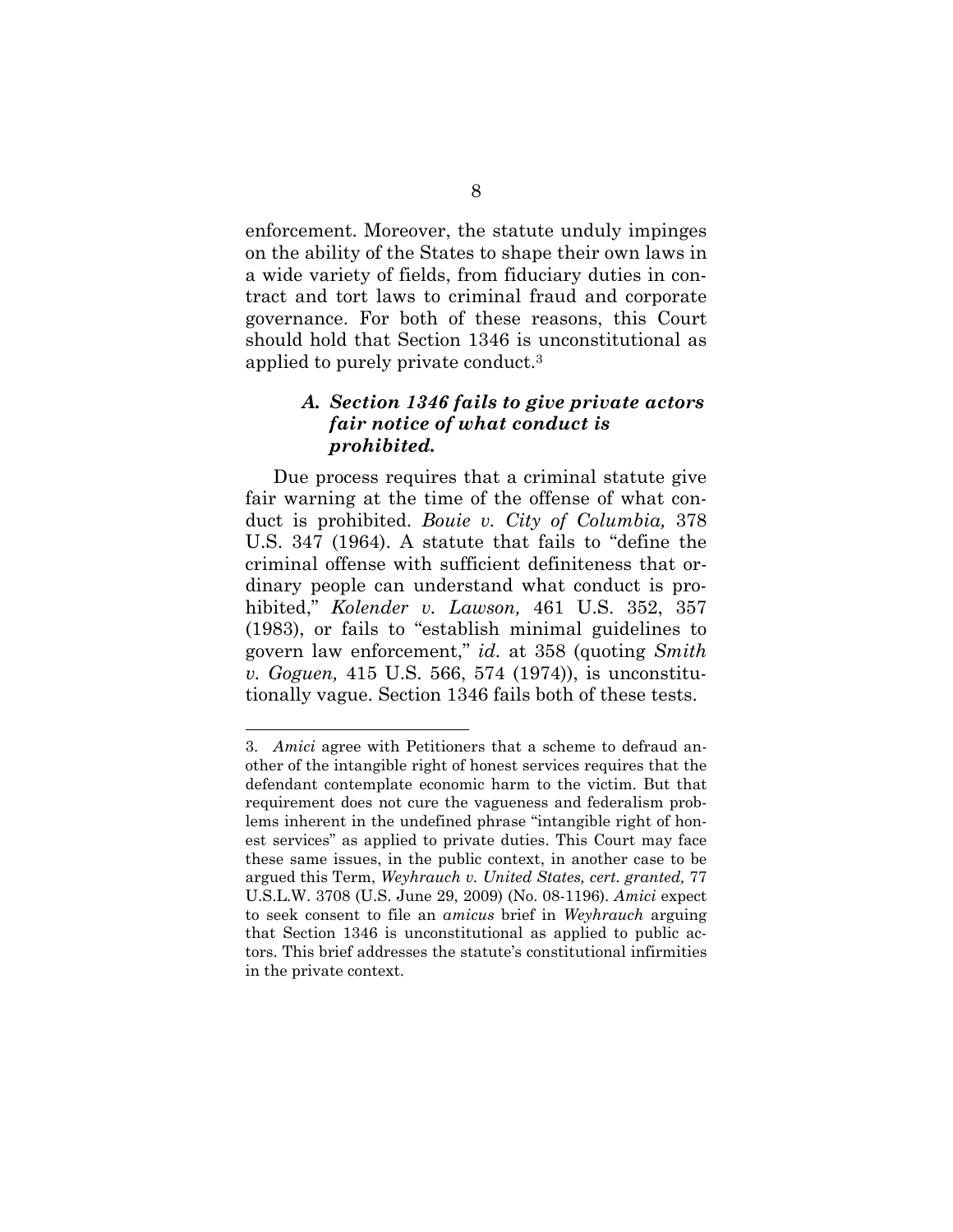1. The plain text of Section 1346 "simply provides no clue to the public or the courts as to what conduct is prohibited under the statute." *United States v. Rybicki,* 354 F.3d 124, 158 (2d Cir. 2003) (en banc) (Jacobs, J., dissenting) (quoting *United States v. Handakas,* 286 F.3d 92, 104 (2d Cir. 2002)). Section 1346 states only that "[f]or the purposes of this chapter, the term 'scheme or artifice to defraud' includes a scheme or artifice to deprive another of the intangible right of honest services." 18 U.S.C. § 1346. The section does not define "intangible right of honest services," and it leaves unanswered numerous questions about that concept. There might be no vagueness problem if the phrase "intangible right of honest services" was otherwise well defined—say, if the phrase had an ordinary and natural meaning. But it does not. Likewise, there might be no vagueness problem if Congress had simply borrowed a term of art, but it did not. Instead:

The term "intangible right" is not defined in the United States Code, is not defined in *Black's Law Dictionary,* and, prior to its use in § 1346, had never been used in any other statute of the United States. The term "honest services" is not defined anywhere in the United States Code, is not defined in *Black's Law Dictionary,* and had never been used in the United States Code prior to its use in § 1346. The phrase "the intangible right of honest services" is, therefore, inherently undefined and ambiguous.

*United States v. Brumley,* 116 F.3d 728, 742 (5th Cir. 1997) (en banc) (Jolly and DeMoss, JJ., dissenting). Nor is "intangible right" or "honest services" defined in *Webster's Third New International Dictionary* (1993) or *The Oxford English Dictionary* (2d ed.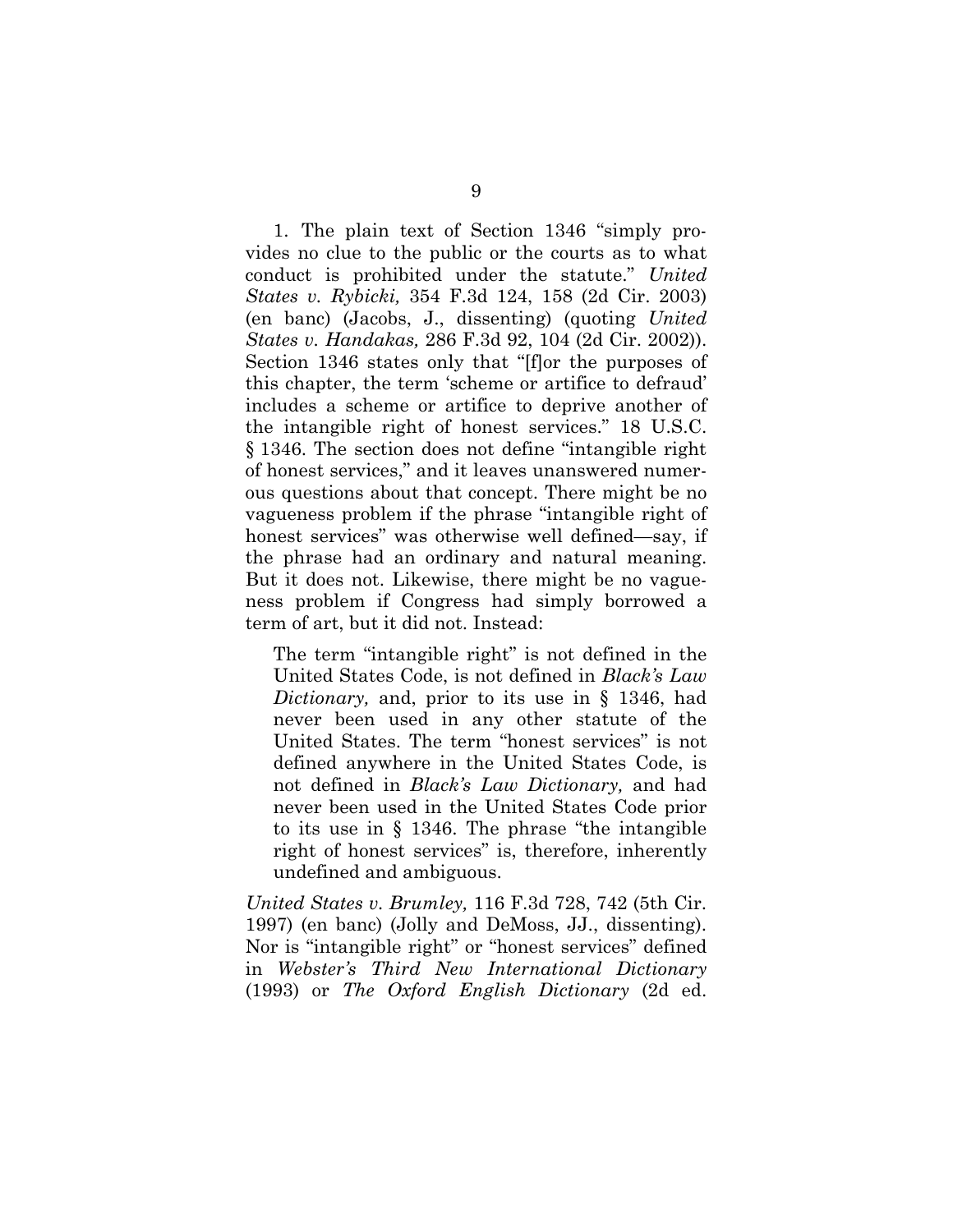1989). There accordingly was no commonly understood or well-defined meaning, legal or popular, when Congress passed Section 1346.

Similarly, the phrase "intangible right of honest services" did not have a settled common-law meaning on which Congress could have relied. *McNally* did not define the "intangible rights" theory or "honest services"; indeed, the Court concluded that recognizing such a theory would "leave[] [the mail fraud statute's] outer boundaries ambiguous." 483 U.S. at 360. And before *McNally* the courts of appeals were badly divided on what exactly the "intangible rights" or "honest services" doctrine meant. *See, e.g., Brumley,* 116 F.3d at 733–34 (en banc) (noting that "Congress could not have intended to bless each and every pre-*McNally* lower court 'honest services' opinion," because "before *McNally* the doctrine of honest services was not a unified set of rules" and "the meaning of 'honest services' was uneven").

Nor has the situation improved: "the Courts of Appeals have spent two decades attempting to cabin the breadth of § 1346 through a variety of limiting principles. No consensus has emerged." *Sorich,* 129 S. Ct. at 1309 (Scalia, J., dissenting from denial of certiorari). Instead, the courts of appeals remain divided today on their interpretations of Section 1346, including on issues such as:

 whether a violation of independently applicable law is required or whether, in contrast, the duty to provide honest services is a self-contained federal-law duty imposed implicitly by Section 13464;

<sup>4.</sup> *Compare, e.g., Brumley,* 116 F.3d at 734–35 (5th Cir.) (en banc) (Section 1346 requires violation of an independently ap- *(footnote continued on next page…)*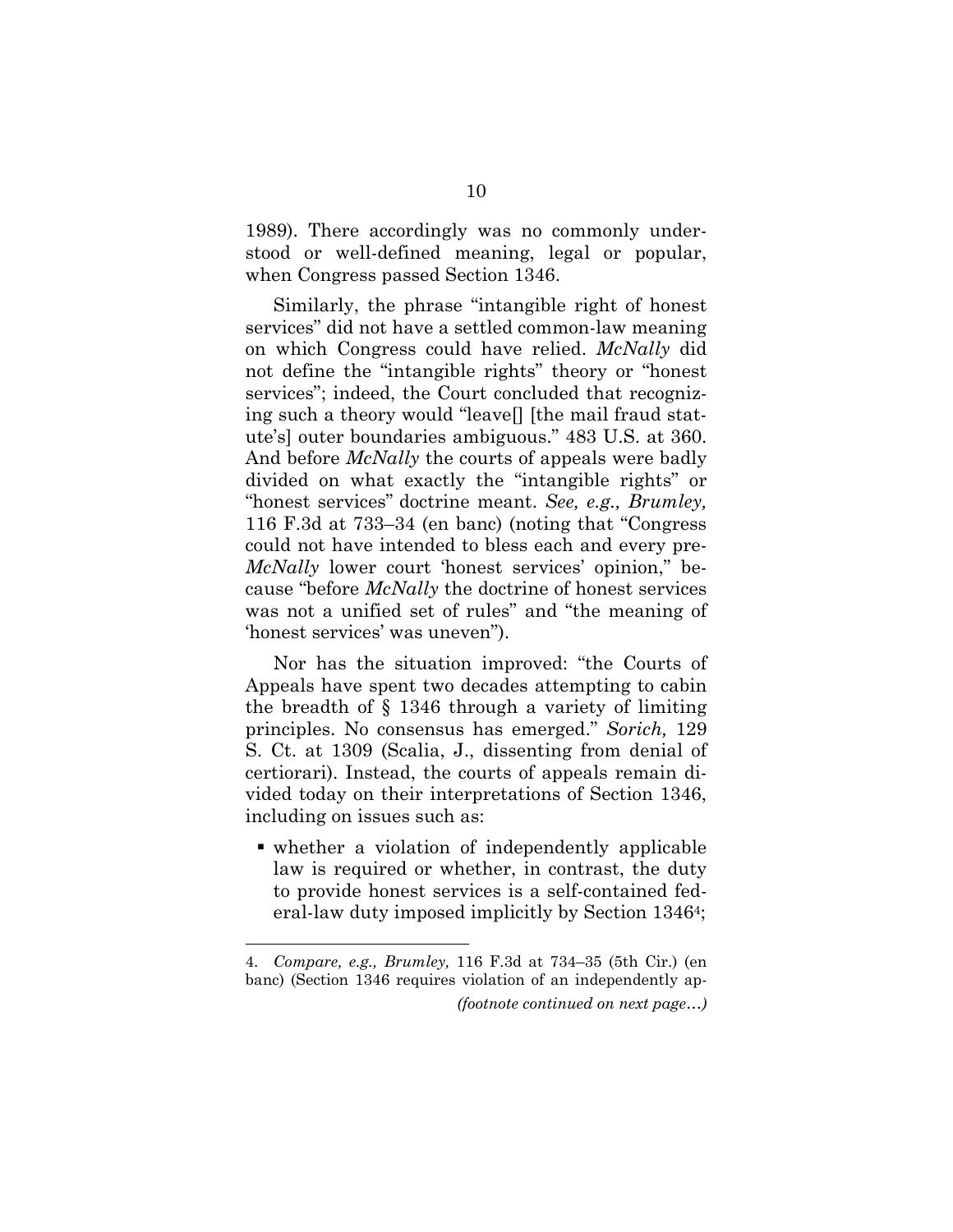whether the defendant must contemplate some personal gain<sup>5</sup> or potential harm to the victim<sup>6</sup>; and

*<sup>(</sup>footnote continued from previous page…)* 

plicable law), *and United States v. Murphy,* 323 F.3d 102, 116– 17 (3d Cir. 2003) (same), *with United States v. Frost,* 125 F.3d 346, 366 (6th Cir. 1997) ("Federal law governs the existence of fiduciary duty under the mail fraud statute."), *United States v. Sorich*, 523 F.3d 702, 712 (7th Cir. 2008) (Section 1346 does not require violation of independently applicable law), *cert. denied,* 129 S. Ct. 1308 (2009), *United States v. Urciuoli*, 513 F.3d 290, 298–99 (1st Cir. 2008) (same), *United States v. Walker*, 490 F.3d 1282, 1299 (11th Cir. 2007) (same), *United States v. Bryan*, 58 F.3d 933, 942 (4th Cir. 1995) (same), *and United States v. Weyhrauch,* 548 F.3d 1237, 1245 (9th Cir. 2008), *cert. granted,* 77 U.S.L.W. 3708 (U.S. June 29, 2009) (No. 08-1196).

<sup>5.</sup> *Compare, e.g., United States v. Bloom,* 149 F.3d 649, 655 (7th Cir. 1998) (defendant must contemplate some personal gain), *and United States v. Thompson,* 484 F.3d 877, 882 (7th Cir. 2007) (same), *with United States v. Panarella,* 277 F.3d 678, 691–92 (3d Cir. 2002) (criticizing the Seventh Circuit approach and holding no private gain is required), *and Welch,* 327 F.3d at 1107 (10th Cir.) (same).

<sup>6.</sup> *Compare, e.g., United States v. Vinyard,* 266 F.3d 320 (4th Cir. 2001) (economic harm to victim must be reasonably foreseeable), *Frost,* 125 F.3d at 368 (6th Cir.) (same), *United States v. deVegter,* 198 F.3d 1324, 1328–30 (11th Cir. 1999) (same), *United States v. Sun-Diamond Growers of California,* 138 F.3d 961, 973–74 (D.C. Cir. 1998) (same), *and United States v. Pennington,* 168 F.3d 1060 (8th Cir. 1999) (actual harm to victim must be caused or intended), *with United States v. Brown,* 459 F.3d 509, 519 (5th Cir. 2006) (breach of duty to disclose, with no concrete harm to victim, is sufficient), *Welch,* 327 F.3d at 1107 (10th Cir.) (no contemplated harm is required), *and United States v. Black,* 530 F.3d 596 (7th Cir. 2008) (same), *cert. granted,* 77 U.S.L.W. 3632 (U.S. May 18, 2009) (No. 08-876) (decision under review).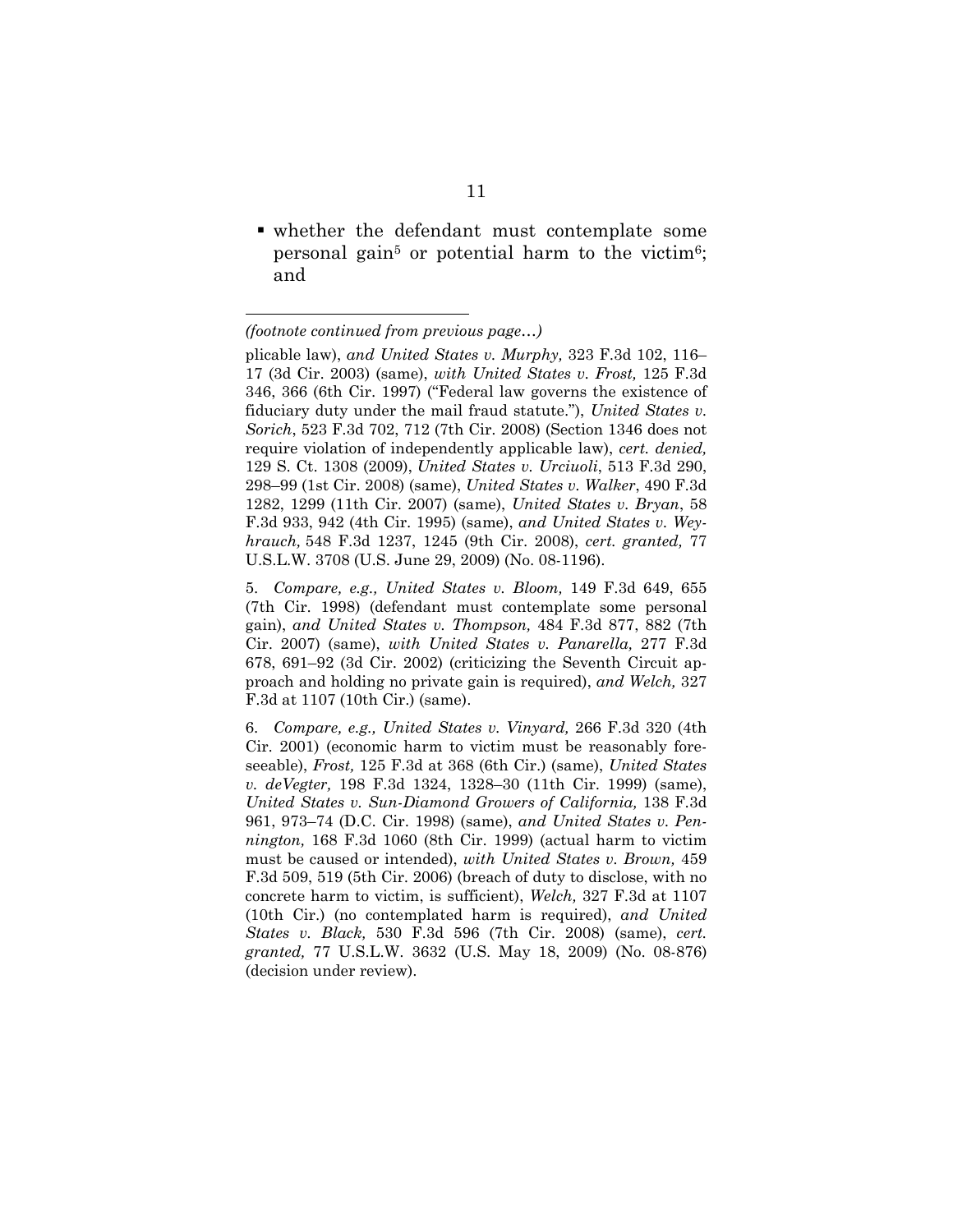■ whether pre-*McNally* "honest services" case law is even relevant today, and if so, what it means.7

When this Court said in *McNally* that Congress "must speak more clearly," 483 U.S. at 360, before the mail fraud statute could be used to prosecute more than money or property fraud, it did not mean that Congress needed only to make clear to the *courts* that it intended to protect "intangible rights." Rather, clarity as to the *scope* of those rights was required, because that is the only way for the *public* to know what conduct is prohibited. Congress's clarity on the first point "gets us nowhere in terms of limits on prosecutorial power and notice to the public." *Rybicki,* 354 F.3d at 158 (en banc) (Jacobs, J., dissenting). As Judge Jacobs observed, writing for himself and three other dissenting judges of the Second Circuit:

No one can know what is forbidden by § 1346 without undertaking the "lawyer-like task" of answering the following questions: [1] Can pre-

<sup>7.</sup> *Compare, e.g., Frost,* 125 F.3d at 364 (6th Cir.) (Section 1346 restored pre-*McNally* case law), *United States v. Czubinski,* 106 F.3d 1069, 1076 (1st Cir. 1997) (same), *and Rybicki,* 354 F.3d at 145 (2d Cir.) (en banc) (pre-*McNally* case law is relevant to determining Congress's understanding of "intangible right of honest services," but is not "precedent"), *with Brumley,* 116 F.3d at 733–34 (5th Cir.) (en banc) (looking to Section 1346's "plain language" because pre-*McNally* case law "was not a unified set of rules"). This Court has observed in dictum that Section 1346 amends the law to cover "one of the 'intangible rights' that lower courts had protected under [the mail fraud statute] prior to *McNally:* 'the intangible right of honest services,'" *Cleveland v. United States,* 531 U.S. 12, 20 (2000), although that observation does not tell us whether those pre-*McNally* honest-services cases have continued viability.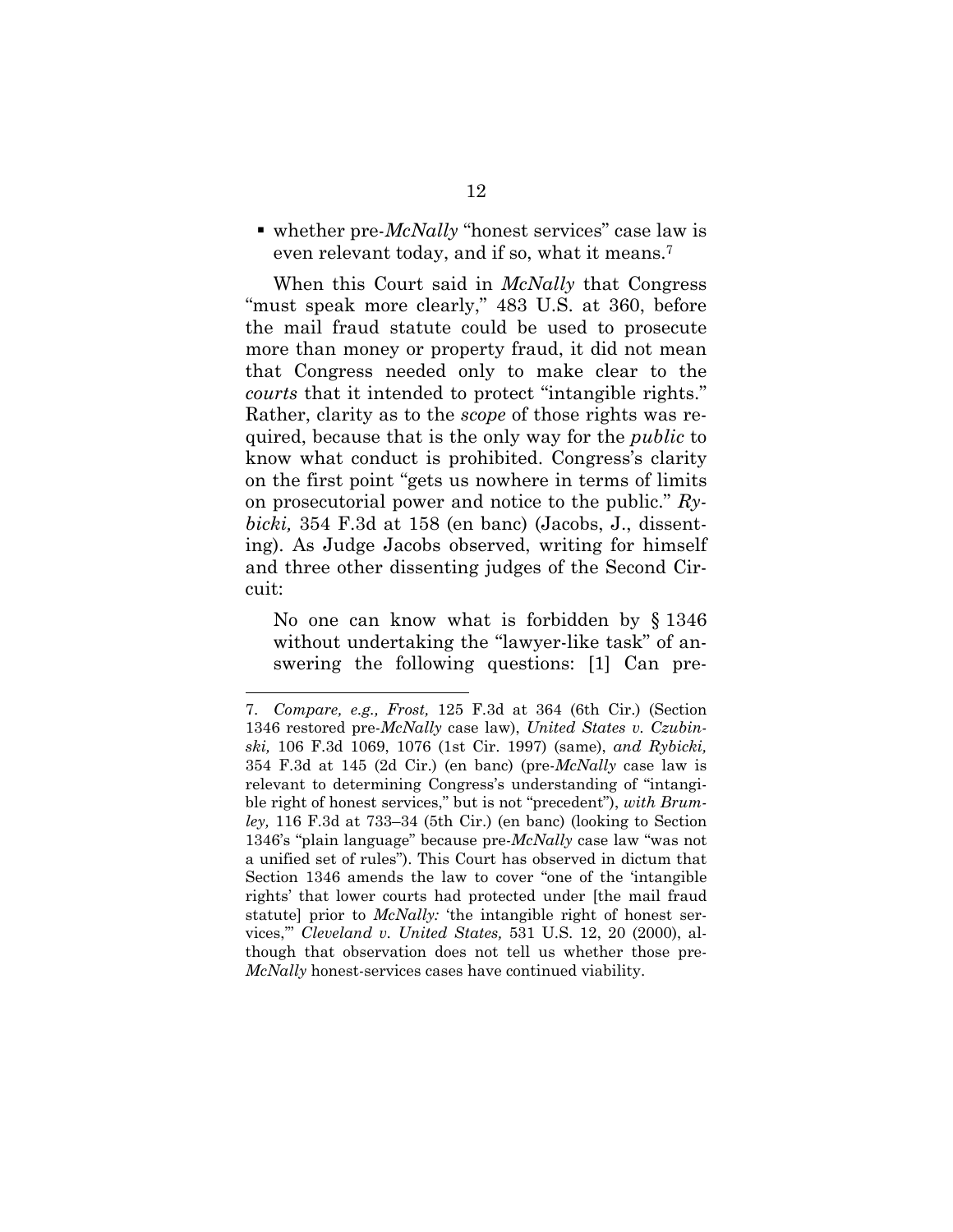*McNally* case law be consulted to illuminate the wording of § 1346? [2] Can any meaning be drawn from the case law, either the uneven pre-*McNally* cases or the few cases decided post-§ 1346? [3] Is one to be guided only by case law within one's own circuit, or by the law of the circuits taken together (if that is possible)?

*Id.* at 159 (en banc) (Jacobs, J., dissenting) (brackets in original) (quoting *Handakas,* 286 F.3d at 105). Notice is insufficient when it requires lay persons to consider such amorphous factors and "perform[] the lawyer-like task of statutory interpretation by reconciling the text of [] separate documents" simply to determine what acts are crimes. *Rybicki,* 354 F.3d at 158 (en banc) (Jacobs, J., dissenting) (citing and quoting *Chatin v. Coombe,* 186 F.3d 82, 89 (2d Cir. 1999)).8

2. Section 1346 also fails the second and "more important" piece of the due process test for criminal

<sup>8.</sup> The fair-notice concern is particularly acute when Section 1346 is interpreted to require a violation of independently applicable state law. *See Murphy*, 323 F.3d at 116–17; *Brumley*, 116 F.3d at 734–35. Under that construction, the federal crime of mail fraud would be defined, in part, by myriad sources of state law, civil and criminal, not all necessarily enacted by a legislature or providing the notice required by due process. "[I]t is frightening to contemplate the prospect that the federal mail fraud statute makes it a crime punishable by [twenty] years' imprisonment to misunderstand how a state court in future years will delineate the extent of impermissible conflicts. Then we would have a federal common-law crime, a beastie that many decisions say cannot exist." *Bloom,* 149 F.3d at 654 (Easterbrook, J.) (citing *United States v. Bass,* 404 U.S. 336, 348 (1971); *United States v. Hudson,* 11 U.S. (7 Cranch) 32 (1812)).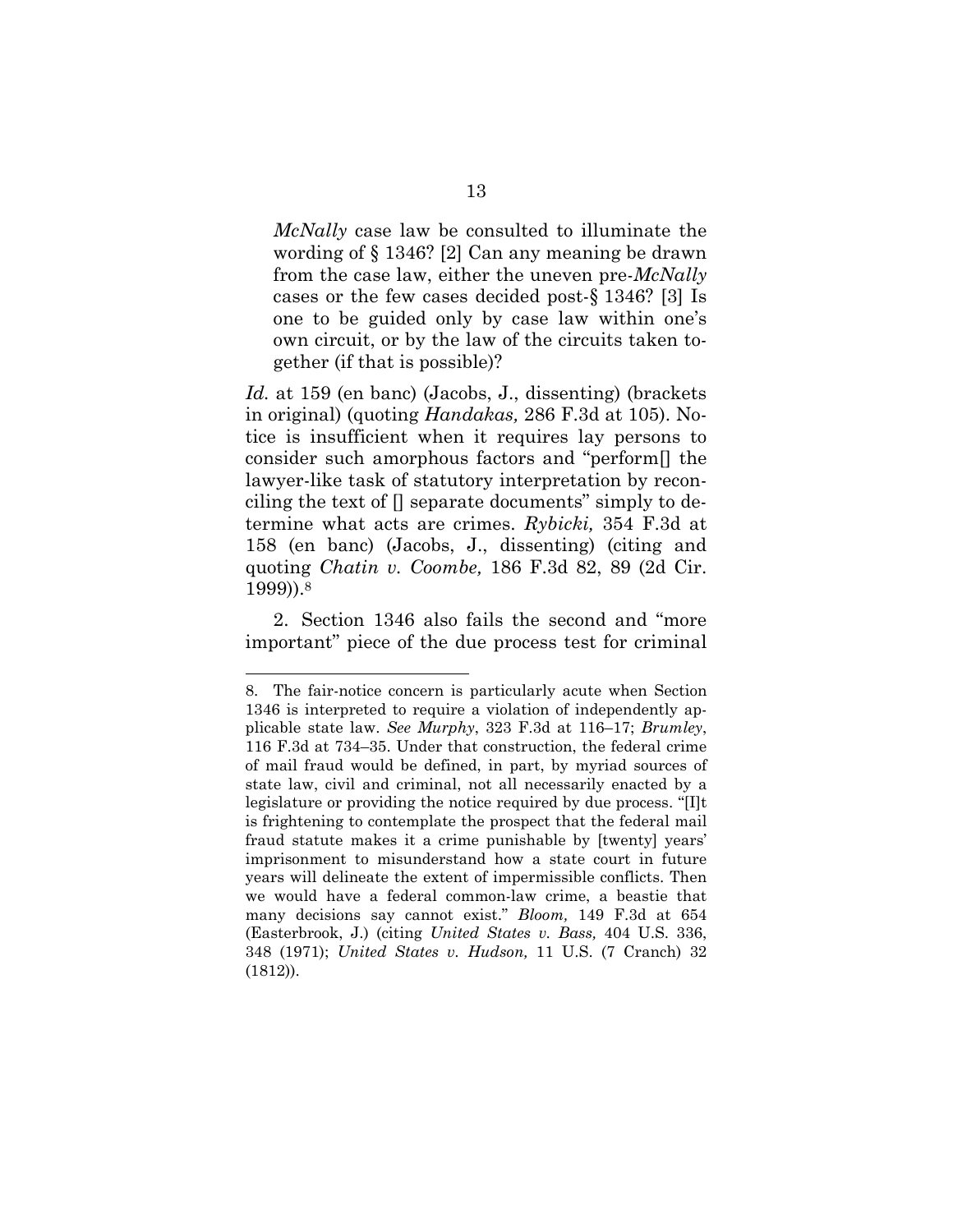statutes: "the requirement that a legislature establish minimal guidelines to govern law enforcement." *Kolender,* 461 U.S. at 358 (quoting *Smith v. Goguen,* 415 U.S. 566, 574 (1974)). The statute at issue in *Kolender* required suspects to provide "credible and reliable" identification to police and to "account for their presence when requested by a peace officer under circumstances that would justify a stop under the standards of *Terry v. Ohio*." 461 U.S. at 353. The Court struck down the statute because it

contain[ed] no standard for determining what a suspect ha[d] to do in order to satisfy the requirement to provide a "credible and reliable" identification. As such, the statute vest[ed] virtually complete discretion in the hands of the police to determine whether the suspect has satisfied the statute and must be permitted to go on his way in the absence of probable cause to arrest.

*Id.* at 358. The statute thus "furnisheld a convenient" tool for harsh and discriminatory enforcement by local prosecuting officials, against particular groups deemed to merit their displeasure." *Id.* at 360 (quoting *Papachristou v. City of Jacksonville,* 405 U.S. 156, 170 (1972)).

The text of Section 1346 similarly places no limits or standards on when prosecution may be warranted. The absence of any standard to cabin prosecutorial discretion regarding what constitutes a violation of the "intangible right of honest services" is illustrated by cases as disparate as these:

 Officials have been prosecuted for failure to disclose conflicts of interest, even when they do not benefit from those conflicts. *See, e.g., Bryan,* 58 F.3d 933.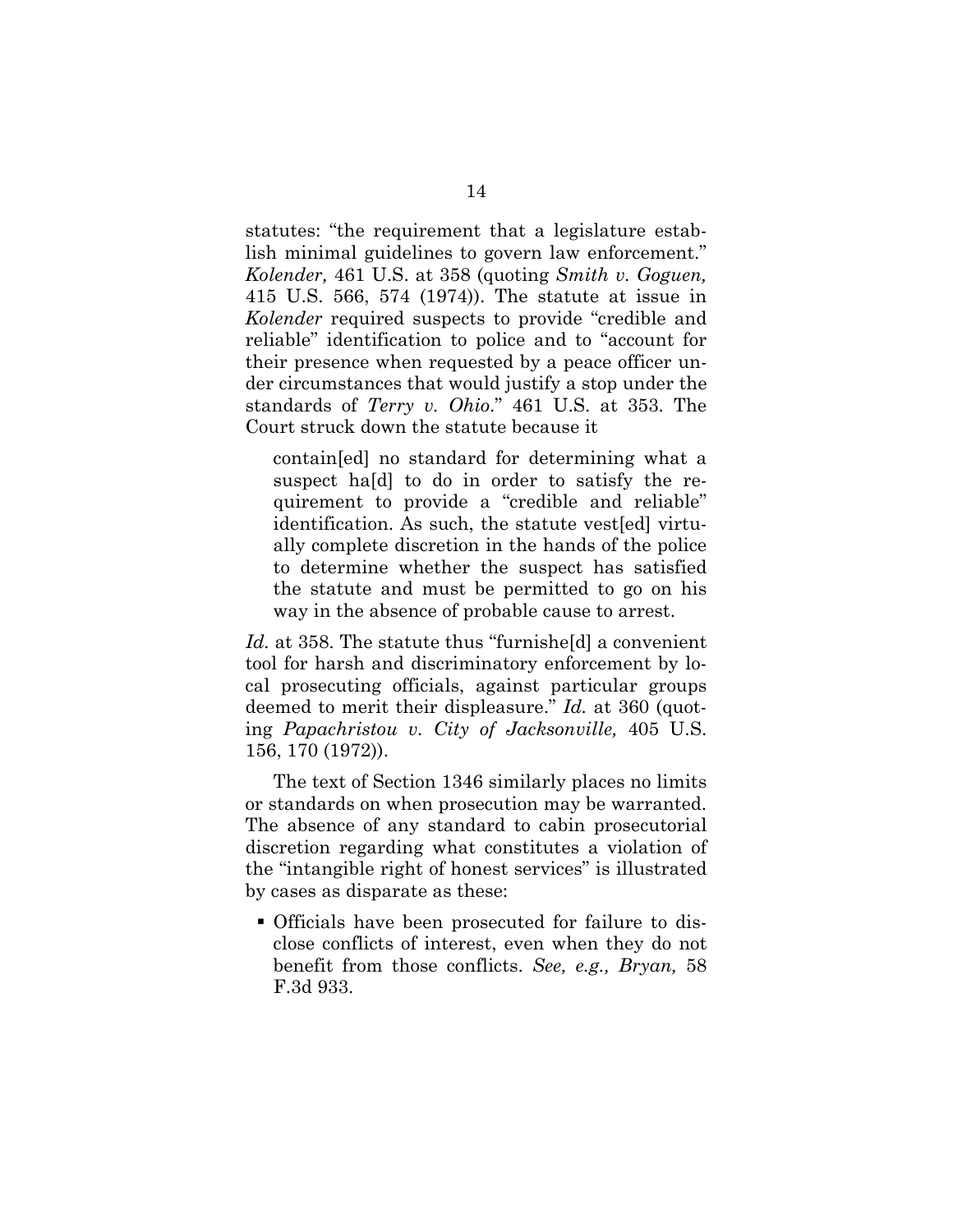- University students and professors were prosecuted for a scheme by which the professors helped the students obtain unearned degrees, in exchange for assistance from the students in obtaining government contracts. *See Frost,* 125 F.3d 346 (affirming some convictions and reversing others as involving mailings too remote from the fraud).
- A sports agent was prosecuted for bribing college athletes to sign representation agreements, in violation of NCAA rules but no federal or state statute. *See United States v. Walters,* 997 F.2d 1219 (7th Cir. 1993) (reversing conviction).

Prosecutors were equally aggressive before *McNally:*

- A lawyer was prosecuted for representing a client while his large law firm represented a competing client seeking a public franchise. *See United States v. Bronston,* 658 F.2d 920 (2d Cir. 1981).
- A private individual was prosecuted for enticing women to engage in sexual conduct with false promises that he could get them acting or modeling jobs. *See United States v. Condolon,* 600 F.2d 7 (4th Cir. 1979).
- Private investigators were prosecuted for obtaining customer telephone records for use in pursuing debtors. *See United States v. Louderman,* 576 F.2d 1383 (9th Cir. 1978).

Because of the "open-ended quality" of Section 1346, *Thompson*, 484 F.3d at 884 (Easterbrook, C.J.), and the lack of a "coherent limiting principle to define what 'the intangible right of honest services' is, whence it derives, and how it is violated," *Sorich,* 129 S. Ct. at 1310 (Scalia, J., dissenting from denial of certiorari), the statute, like the provision at issue in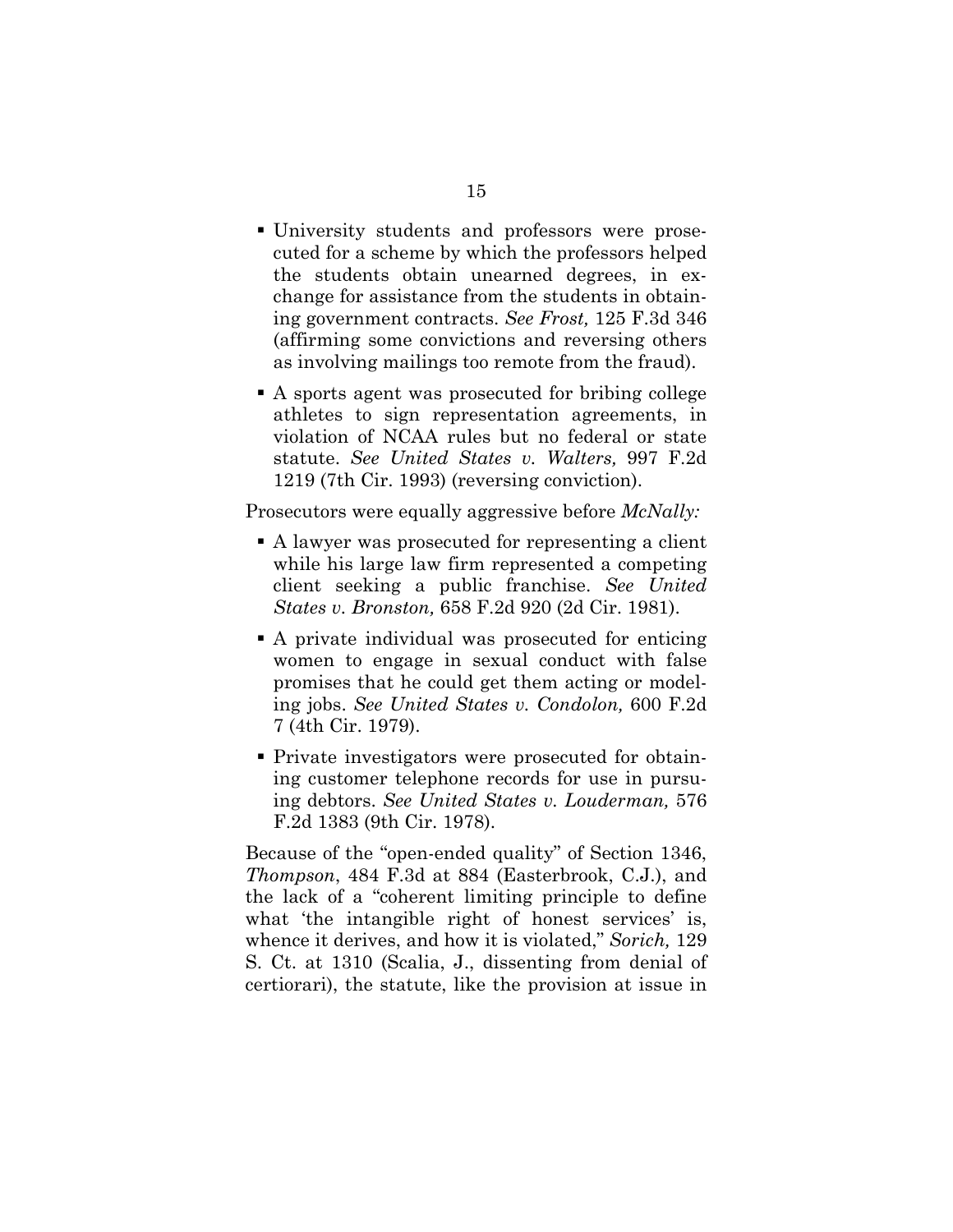*Kolender*, invites "harsh and discriminatory enforcement by local prosecuting officials, against particular groups deemed to merit their displeasure." 461 U.S. at 360.

#### \* \* \*

Applying Section 1346 to private duties would implicate a broad array of corporate, personal, and professional relationships. Resolving the myriad questions raised by such applications would require accepting Section 1346's "invitation for federal courts to develop a common-law crime of unethical conduct." *Sorich,* 129 S. Ct. at 1310 (Scalia, J., dissenting from denial of certiorari). This Court should refuse to do so.

## *B. Section 1346 impinges on the States' ability to shape their own laws in a wide variety of fields.*

Under the Constitution's federalist structure, the regulation of numerous types of conduct is traditionally the province of the States, unless, at a minimum, Congress has expressly spoken to the question. *See, e.g., Virginia Bankshares, Inc. v. Sandberg,* 501 U.S. 1083, 1094 n.6 (1991) (quoting *Cort v. Ash,* 422 U.S. 66, 84 (1975)). Section 1346 threatens to upend this principle and inject federal oversight into numerous areas of the law traditionally left to the States.

1. Section 1346 threatens to replace many state regulations with a new federal law of "honest services." The majority of courts of appeals to consider the question have held that the "intangible right of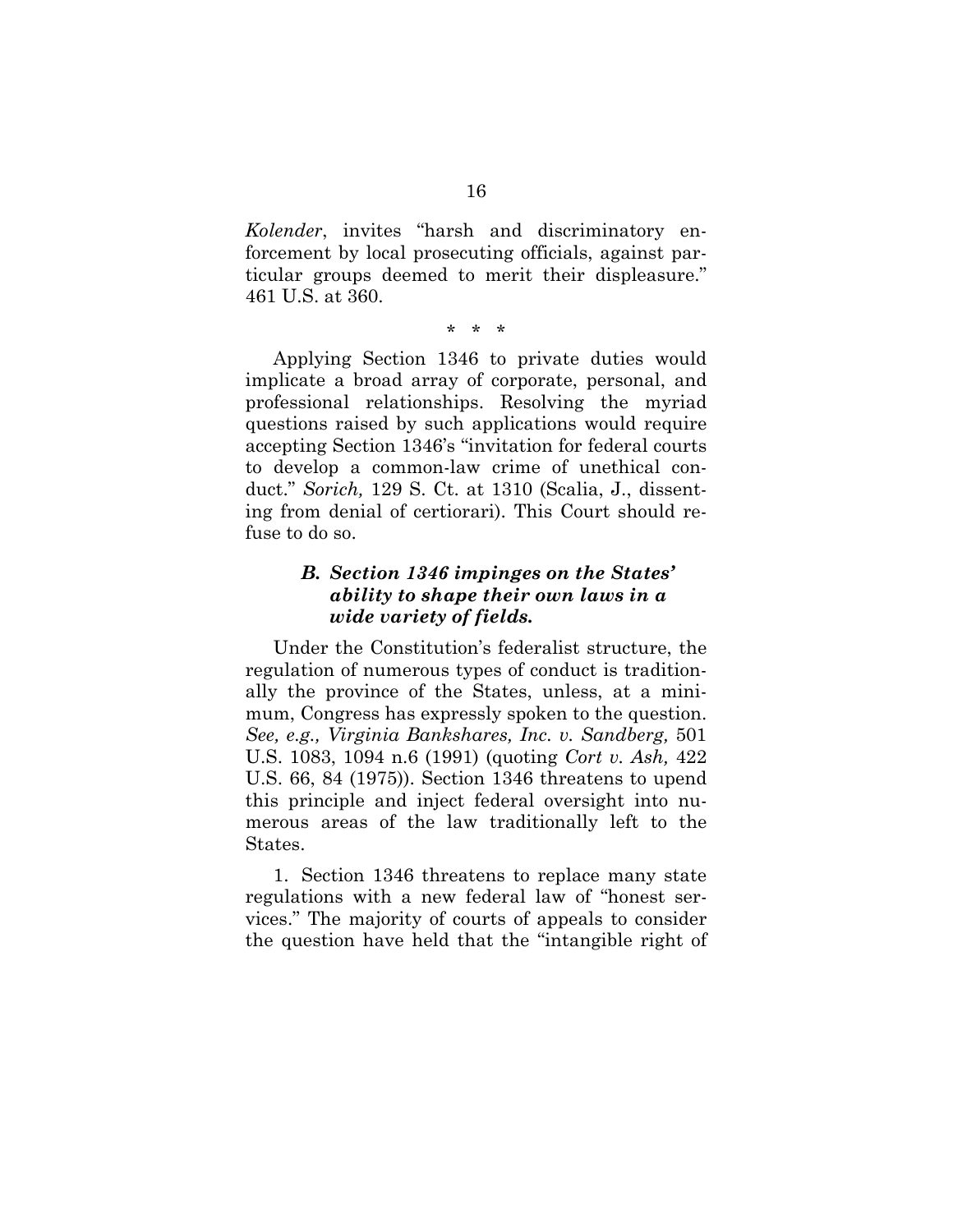honest services" is a right defined by federal law, requiring no discussion of state-law rights and duties.9 Many of the same kinds of legal rights and duties involved in honest-services cases routinely arise under state law, in a diverse and wide-ranging set of fields. Yet courts applying Section 1346 have imposed their own view of these duties, on top of and unmoored from the state laws that usually govern, and have prosecuted individuals for actions that, if wrong at all, may amount only to a civil violation or potential tort under state law. Courts have thus frequently superimposed a far-reaching and ill-defined federal law of duties on top of preexisting state-law duties of care.10

<sup>9.</sup> *E.g., Bryan,* 58 F.3d at 940 (4th Cir.); *Frost,* 125 F.3d at 366 (6th Cir.); *Bloom,* 149 F.3d at 653–57 (7th Cir.); *Weyhrauch,* 548 F.3d at 1245 (9th Cir.), *cert. granted* (No. 08-1196); *Walker,* 490 F.3d at 1299 (11th Cir.). *Cf. Urciuoli,* 513 F.3d at 298–99 (1st Cir.) (relevance of state law may depend on "precisely what the government has charged"). *Contra Murphy*, 323 F.3d at 116–17 (3d Cir.); *Brumley*, 116 F.3d at 734–35 (5th Cir.) (en banc). The majority view is consistent with *McNally*'s interpretation of the honest-services doctrine. *See* 483 U.S. at 361 n.9; *id.* at 376 n.10 (Stevens, J., dissenting).

<sup>10.</sup> This problem is not unique to private duties; the troubling federalism implications of applying Section 1346 to public actors have been frequently noted by commentators and judges. *See, e.g., Sorich,* 129 S. Ct. at 1310 (Scalia, J., dissenting from denial of certiorari); *Panarella,* 277 F.3d at 693 (Becker, C.J.); Coffee, *Modern Mail Fraud: The Restoration of the Public/Private Distinction,* 35 Am. Crim. L. Rev. 427. *Cf. McNally,* 483 U.S. at 360. While the federalism implications of applying Section 1346 to *private* actors have been comparatively unexplored, private applications of Section 1346 would touch a far broader array of corporate, personal, and professional relationships ordinarily left to state regulation.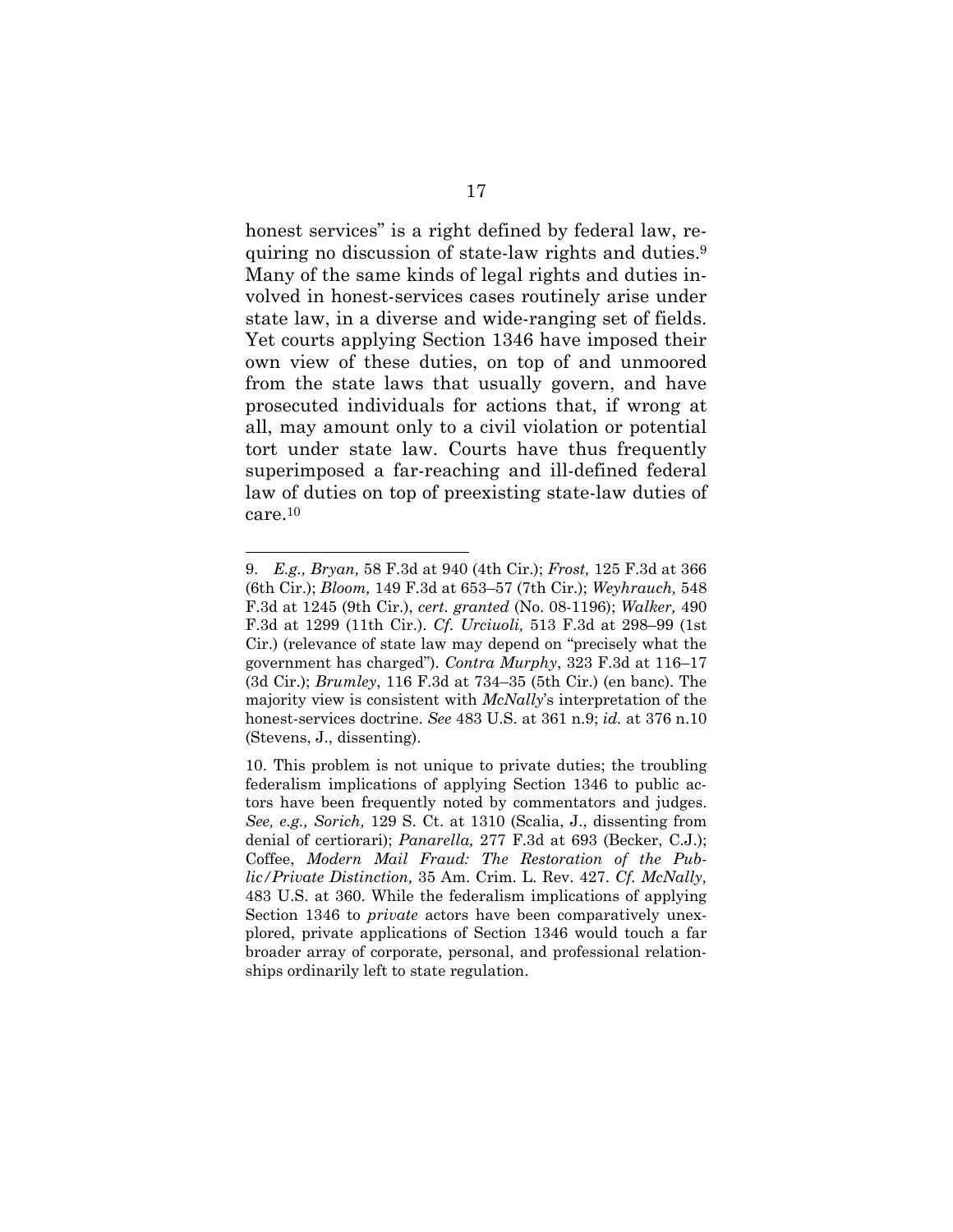Examples include:

- *Corporate governance.* Corporate governance is generally the subject of state law, in part because it "is regulation of entities whose very existence and attributes are a product of state law." *CTS Corp. v. Dynamics Corp. of Am.,* 481 U.S. 69, 89 (1987) (citing *Trs. of Dartmouth Coll. v. Woodward,* 17 U.S. (4 Wheat.) 518, 636 (1819)). Corporate managers owe their corporations duties of loyalty and care. *See generally* Robert Charles Clark, *Corporate Law* 126–36, 141–57 (1986); William E. Knepper & Dan A. Bailey, *Liability of Corporate Officers and Directors* §§ 1.01 to 1.18 (2008). Managers' duties under state laws are, however, typically quite limited: absent a showing of fraud, a conflict of interest, or illegality, managers are generally presumed to have acted in good faith and an honest belief that their actions were taken in the best interests of the company. Clark, *Corporate Law* 123–25. Yet defendants have been convicted of honest-services fraud without analysis of whether their actions violated any state-law corporate law duty. *See, e.g., deVegter,* 198 F.3d at 1327–30 (citing cases).
- *Privacy law.* In most States, the common-law tort of invasion of privacy protects individuals from four types of privacy invasions: intrusion upon seclusion; public disclosure of private facts; false light; and misappropriation of the individual's name or likeness. *See* Restatement (Second) of Torts §§ 652A–652E (1977); William L. Prosser, *Privacy,* 48 Cal. L. Rev. 383 (1960) (canvassing the state decisions). The precise details of these duties vary from State to State, and not all States recognize all of them; yet individuals have been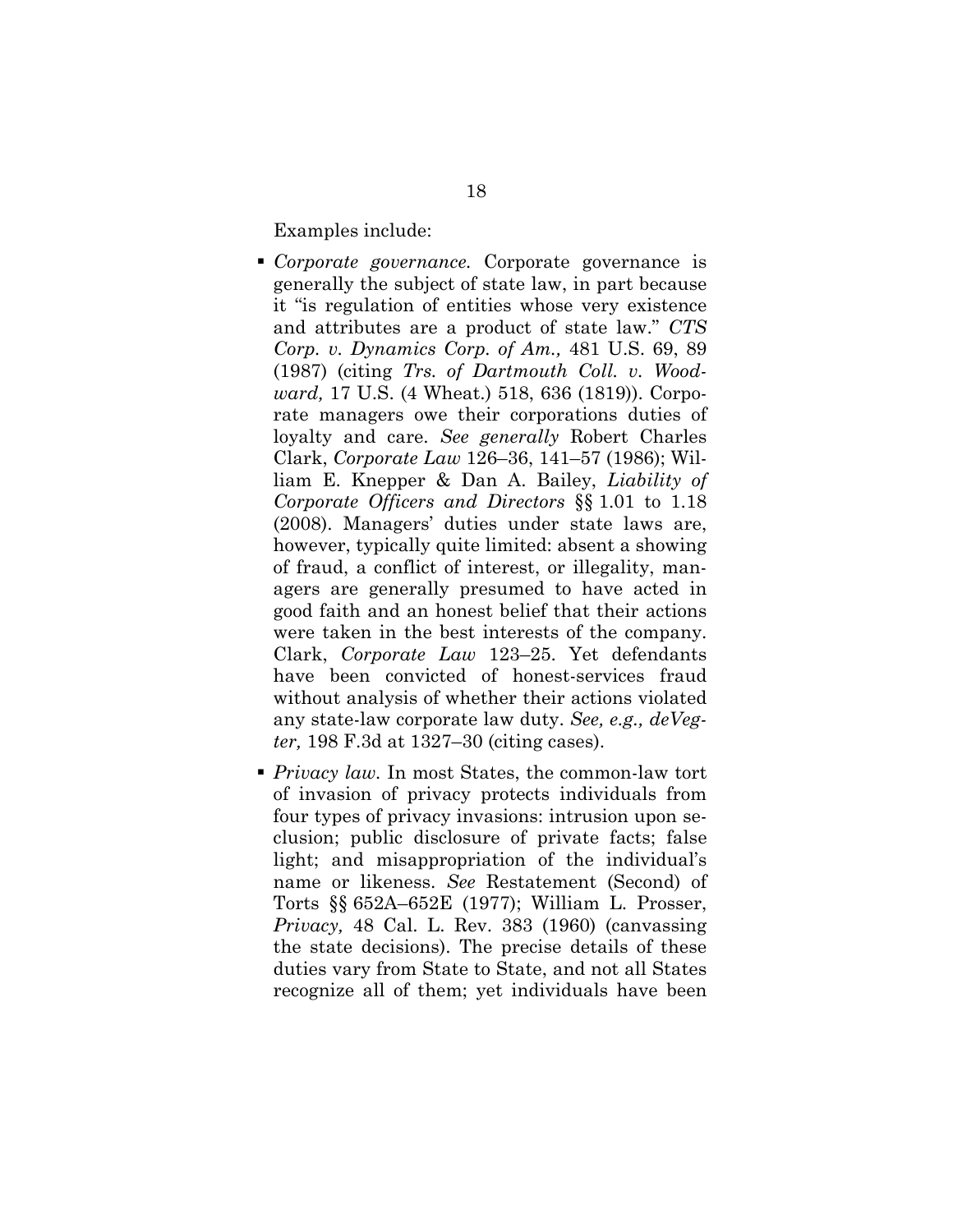prosecuted for honest-services mail fraud after violating nebulous privacy rights untethered to otherwise-applicable privacy law. *See, e.g., Czubinski,* 106 F.3d 1069 (reversing conviction of IRS employee who examined taxpayer records without authorization); *Condolon,* 600 F.2d 7 (defendant obtained sexual favors on false pretenses); *Louderman,* 576 F.2d 1383 (defendant obtained personal information from telephone company under false pretenses, when state falsepretenses law applied only to tangible property).<sup>11</sup>

 *Professional responsibility.* State laws generally regulate the duties that attorneys, doctors, and other professionals owe to their clients. Because those professionals are indisputably providing "services," Section 1346 could impose an independent federal duty to provide "honest services" that is entirely unrelated to the governing rules of professional conduct. Imposing a federal duty could also lead to penalties far greater than the States have chosen to impose. For example, one lawyer was prosecuted for secretly representing a client with interests adverse to another client of his firm, even though the representation potentially amounted to a mere ethics violation, not a

<sup>11.</sup> The dissent in *McNally* specifically mentioned previous honest-services cases involving "privacy and other nonmonetary rights." 483 U.S. at 364 (Stevens, J., dissenting). Although at least one court of appeals has concluded that such cases no longer come within the mail fraud statute, *see Rybicki,* 354 F.3d at 138 n.13 (en banc), in other circuits they remain viable as pre-*McNally* honest-services case law revived by Section 1346, *see, e.g., Frost,* 125 F.3d at 364.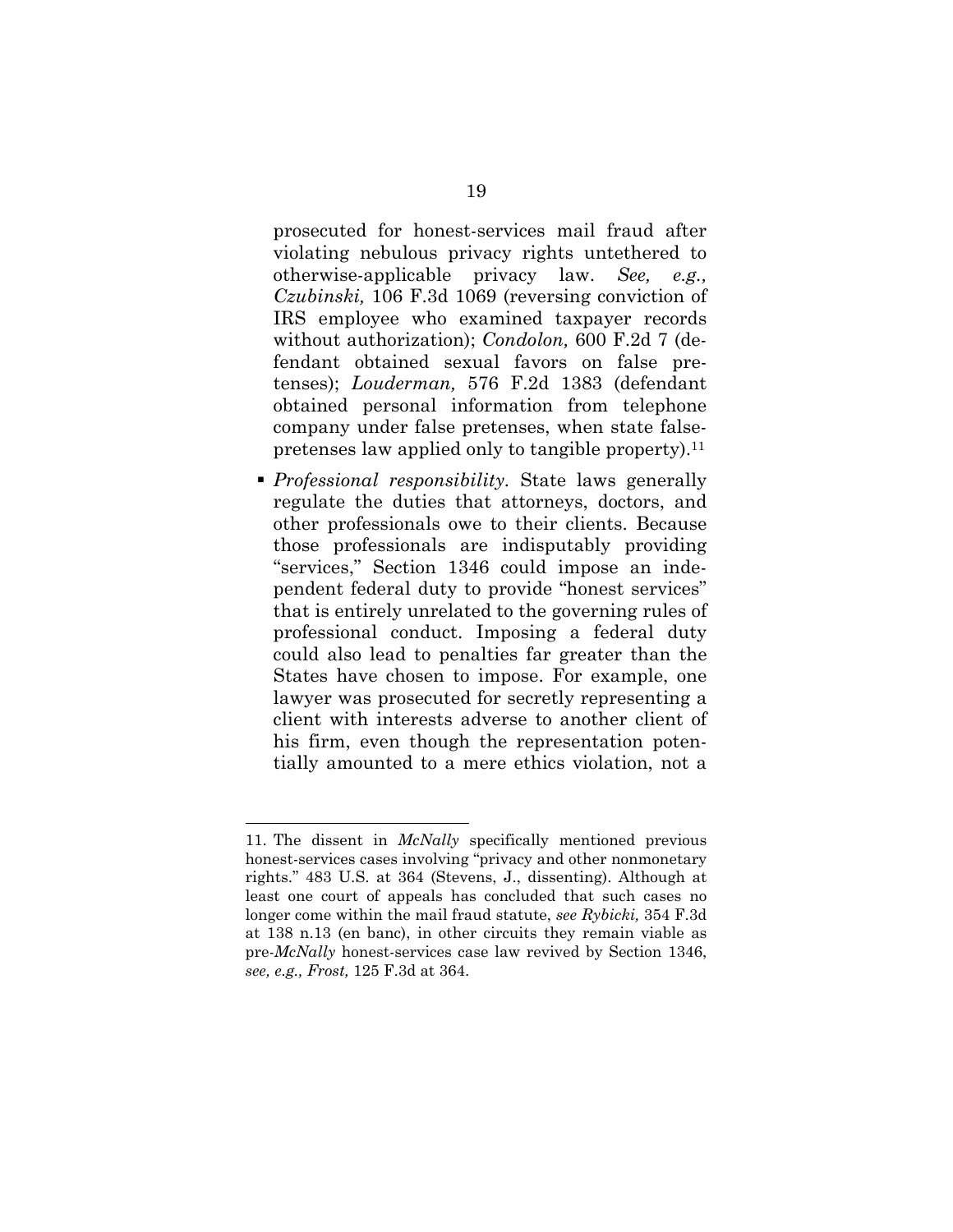criminal offense, under state law. *See Bronston,* 658 F.2d 920.12

Similar stories could be told about contract law, tort law, employment law, and most other areas of state law and regulation.

In short, even though Section 1346's reference to "*the* intangible right of honest services" (emphasis added) implies that the mail fraud statute protects preexisting intangible rights and does not create new rights, in numerous cases courts have found violations without analyzing, or even requiring, any such clear preexisting right. They have done so by imposing new federal duties in areas of the law traditionally governed by the States. While those federal duties may be largely consistent with the dominant state-law rules, they amount to little more than a federal judicial gloss on what those duties *should* be, rather than what they *are. Cf. Santa Fe Industries v. Green,* 430 U.S. 462 (1977) (declining to extend the SEC's Rule 10b-5, 17 C.F.R. § 240.10b-5 (2009), to areas traditionally governed by state law). And it is not hard to imagine expanding this approach to other areas in which state law has historically defined rights and duties. To give just two more examples:

 *Insurance.* By federal statute, insurance regulation is left to the States unless a federal statute "specifically relates to the business of insurance." 15 U.S.C. § 1012(b). Under all States' insurance

<sup>12.</sup> *Bronston* did not involve the misappropriation of any of the "victim" client's confidential information. *Cf. Carpenter v. United States,* 484 U.S. 19 (1987) (affirming conviction of *Wall Street Journal* columnist who sold confidential information about the column's future contents).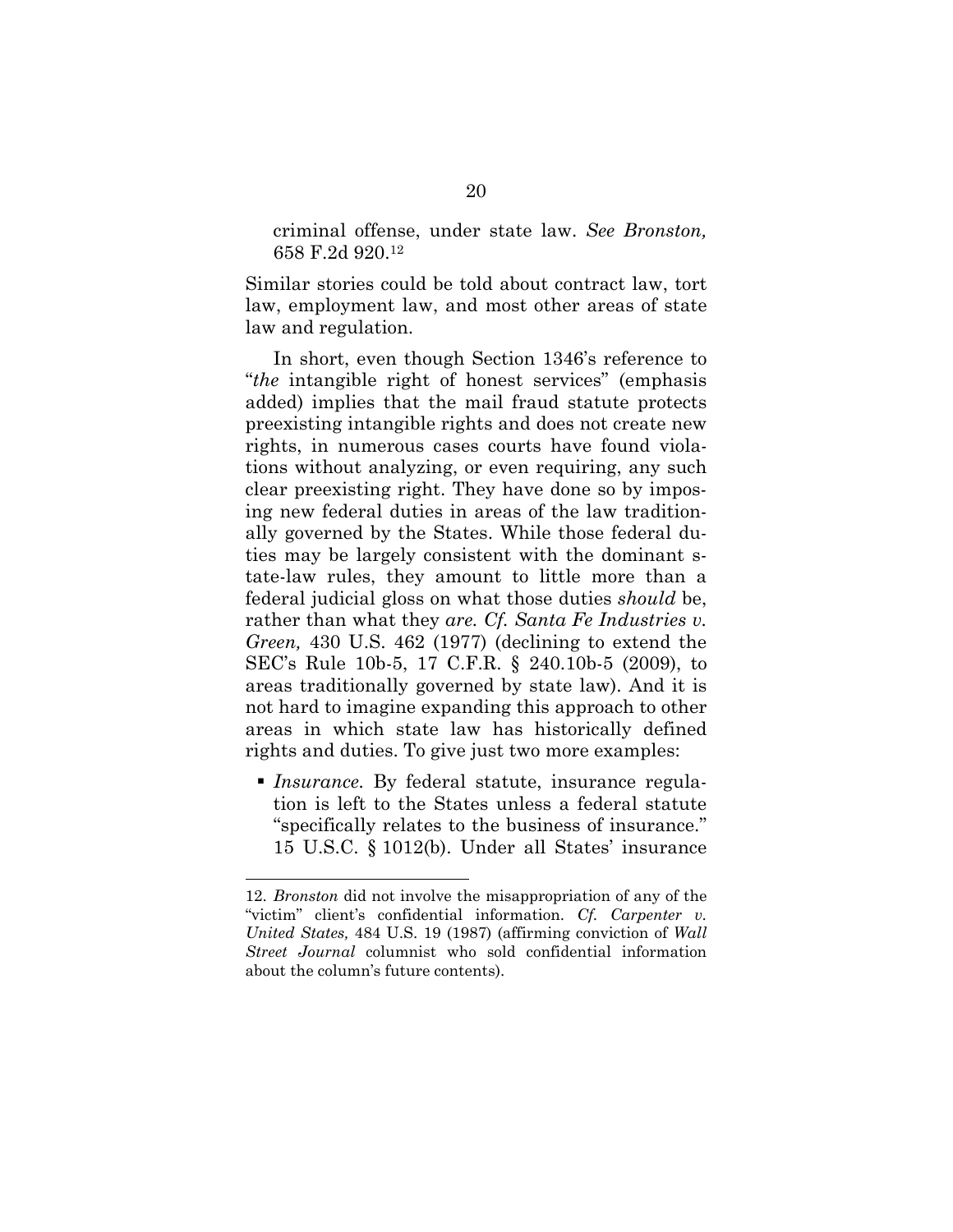laws, insurance contracts contain an implied duty of good faith and fair dealing. The source and scope of that duty, however, vary widely from State to State.13 Nevertheless, Section 1012(b)'s limitation has been held not to block prosecutions of insurers under the mail fraud statute, *see, e.g., United States v. Blumeyer,* 114 F.3d 758, 768 (8th Cir. 1997); *United States v. Sylvanus,* 192 F.2d 96, 100 (7th Cir. 1951). Indeed, the mail fraud statute is routinely used to prosecute fraud on insurance companies, *see, e.g., United States v. Loder,* 23 F.3d 586 (1st Cir. 1994), and it is not hard to imagine a prosecution for violating the insurer's duty of good faith as an "intangible right of honest services," interpreted without reference to detailed and non-uniform state insurance law.

 *Family law.* Generally, spouses have fiduciary duties to each other, although the precise contents of these duties vary from State to State. *See, e.g.,* Cal. Fam. Code. § 721(b) (Deering 2009); *Christian v. Christian,* 365 N.E.2d 849, 855 (N.Y. 1977). Similarly, parents have duties to provide and care for their children. Although federal law generally leaves such family-law issues to state law, Section 1346 could make a federal crime out

<sup>13.</sup> For example, the insurer's duty of good faith can arise out of common-law tort, *e.g., Auto Mut. Indem. Co. v. Shaw,* 134 Fla. 815, 184 So. 852 (1938), contract, *e.g., Johnson v. Federal Kemper Ins. Co.,* 74 Md. App. 243, 536 A.2d 1211 (Md. Ct. Spec. App. 1988), or statute, *e.g.,* Conn. Gen. Stat. § 38a-816 (2008). It can apply only to third-party claims, *e.g., Talat Enterprises, Inc. v. Aetna Cas. and Sur. Co.,* 753 So. 2d 1278, 1281 (Fla. 2000), or to first-party claims as well, *e.g., Gruenberg v. Aetna Ins. Co.,* 9 Cal. 3d 566, 573, 510 P.2d 1032, 1037 (1973).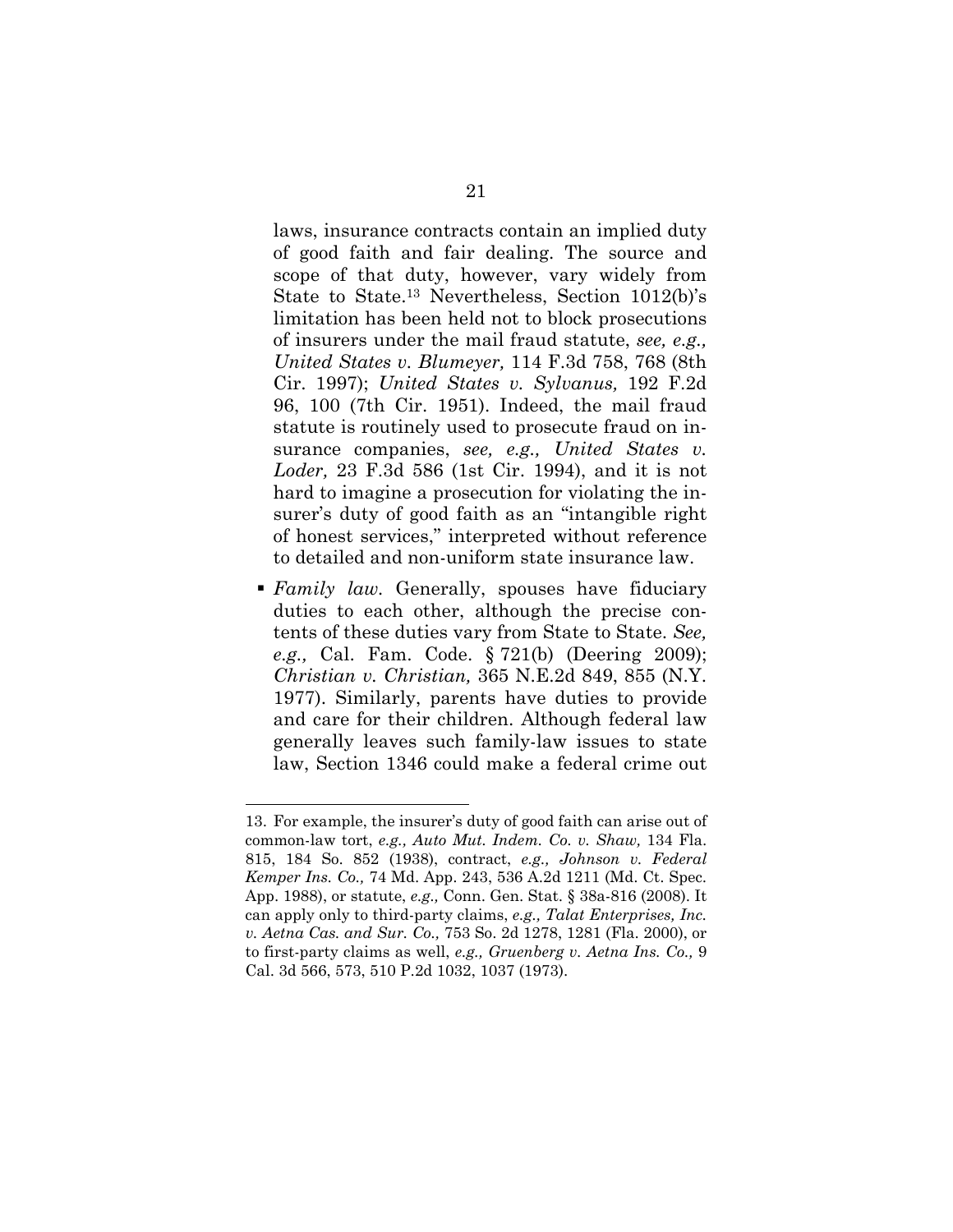of violating a federal court's idea of a parent's or spouse's duties.

2. Some courts have rejected the majority view and interpreted Section 1346 to apply only when the defendant violates a preexisting state-law "intangible right of honest services" that is separate and independent of Section 1346 itself.14 But that approach––which finds no support in the text of Section 134615 or the pre-*McNally* case law16––presents its own federalism concerns.

<sup>14.</sup> In the public context, this issue is presented this Term in *Weyhrauch, cert. granted,* No. 08-1196, 77 U.S.L.W. 3708 (U.S. June 29, 2009).

<sup>15.</sup> Section 1346 gives no indication that it incorporates other sources of law, and although federal law sometimes incorporates state laws, in the criminal law it does so explicitly. *See, e.g.,* 18 U.S.C. § 1961(a) (RICO predicate offenses, including certain acts "chargeable under State law and punishable by imprisonment for more than one year"); 18 U.S.C. § 922(b)(2) (firearm sales by federally licensed dealers when the purchase or possession of the firearm would violate purchaser's state or local law). When a statute is ambiguous, this Court is reluctant to read state law into federal criminal law, because "[w]hen Congress criminalizes conduct already denounced as criminal by the States, it effects a 'change in the sensitive relation between federal and state criminal jurisdiction.'" *United States v. Lopez,* 514 U.S. 549, 561 n.3 (1995) (quoting *United States v. Bass,* 404 U.S. 336, 349 (1971)).

<sup>16.</sup> The honest-services doctrine before Section 1346 and *McNally* did not rely on independent violations of state law. *See McNally,* 483 U.S. at 361 n.9 (assuming that the defendants had not violated any state law); 483 U.S. at 376 n.10 (Stevens, J., dissenting) ("The mail fraud statute is a self-contained provision, which does not rely on any state enactments for its force."). In enacting Section 1346, Congress did not express any intent to change this approach.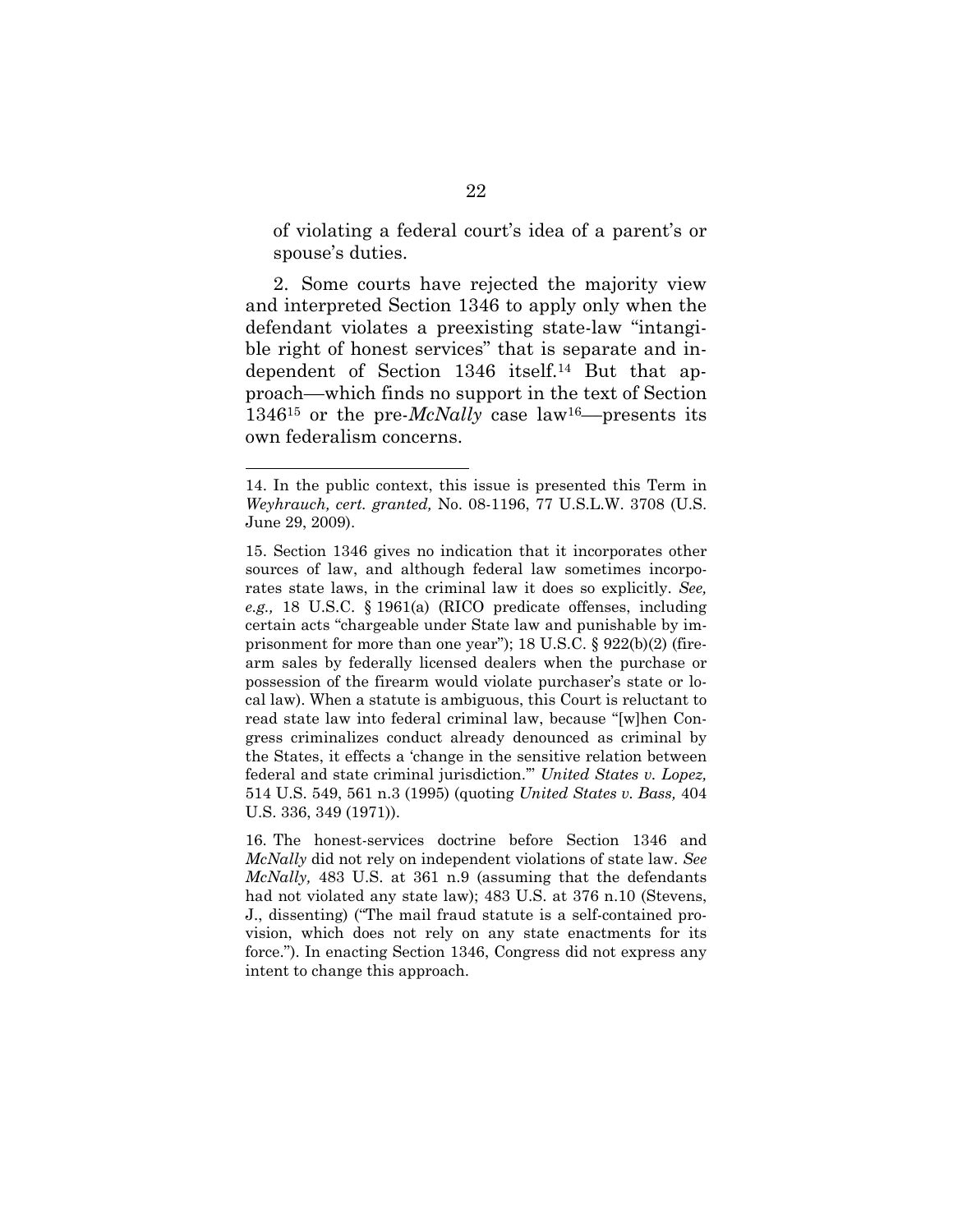While interpreting Section 1346 to incorporate state law would mitigate concerns about federal law imposing different or additional substantive requirements on individuals, it would still deprive States of their ability to make independent policy decisions on numerous secondary questions, including enforcement mechanisms, appropriate penalties, and the relative priorities of various laws. "It is one of the happy incidents of the federal system that a single courageous state may, if its citizens choose, serve as a laboratory; and try novel social and economic experiments without risk to the rest of the country," *New State Ice Co. v. Liebmann,* 285 U.S. 262, 311 (1932) (Brandeis, J., dissenting)—and this is as true for remedies as for underlying substantive requirements. This Court has recognized the "fundamental interest in federalism that allows individual States to define crimes, punishments, rules of evidence, and rules of criminal and civil procedure in a variety of different ways." *Danforth v. Minnesota,* 128 S. Ct. 1029, 1041 (2008) (holding that States may give broader effect than federal courts to new constitutional holdings). It substantially undermines that "fundamental interest" to borrow a state rule, potentially not even criminally enforceable, and turn it into a federal felony with a sentence of up to twenty years in prison, 18 U.S.C. § 1341. *Cf.* Wayne A. Logan, *Horizontal Federalism in an Age of Criminal Justice Interconnectedness,* 154 U. Pa. L. Rev. 257, 259 & nn.10–16 (2005) (citing numerous examples of States' "diverse views on criminal law matters").

\* \* \*

These federalism concerns are only exacerbated by Section 1346's extraordinary vagueness, which gives federal prosecutors free rein to police a vast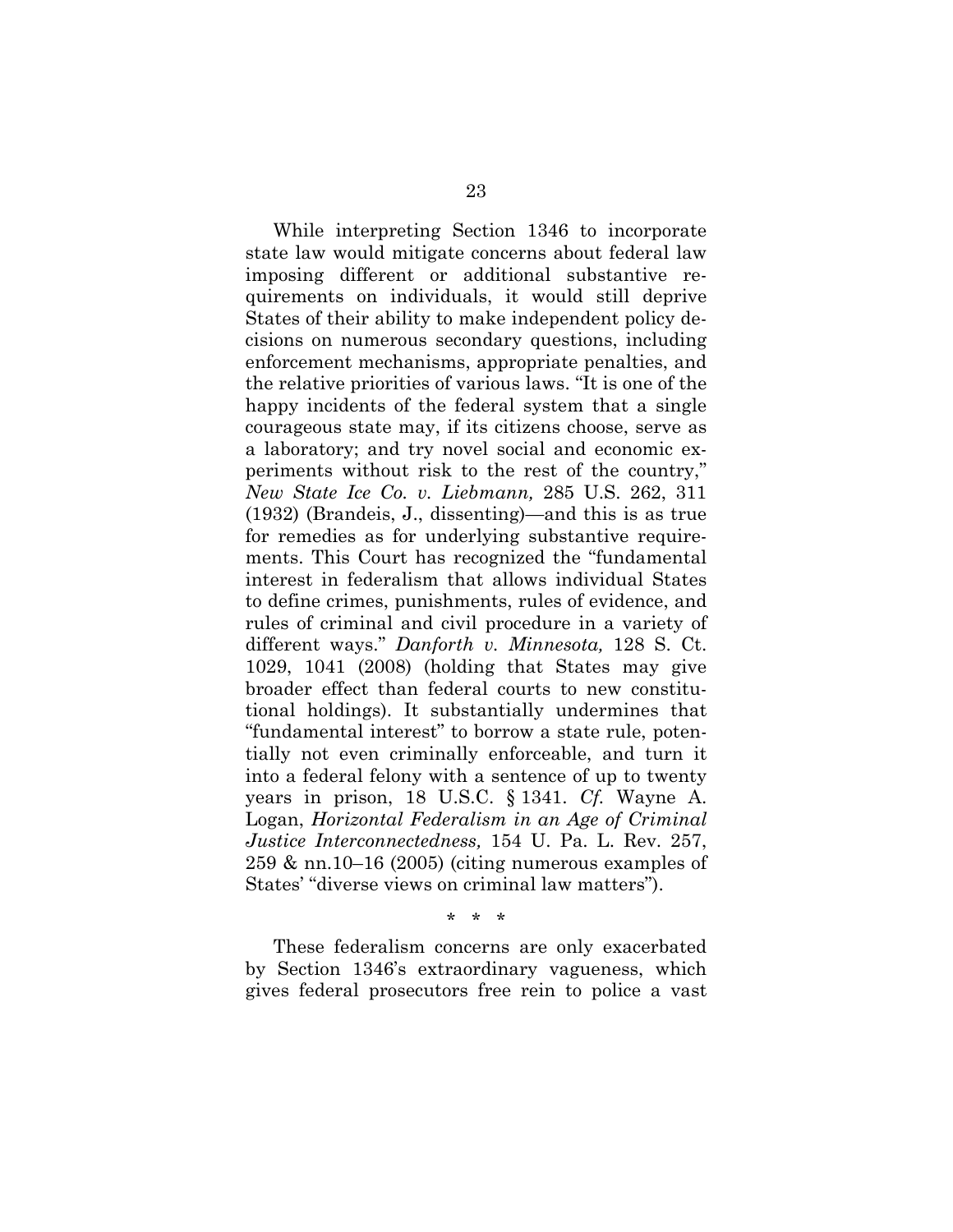range of private conduct that is the traditional province of state law. This Court should therefore hold that Section 1346 is unconstitutional as applied to purely private conduct.

### **II. The Seventh Circuit's Novel Forfeiture Rule Is Harsh And Unwarranted.**

Federal courts have long recognized the risk of prejudice posed by special verdict forms and special interrogatories in criminal cases. *See, e.g., Gray v. United States,* 174 F.2d 919, 923 (8th Cir. 1949) (noting that the use of special interrogatories in criminal cases presents "a question of due process [that] is important and far reaching"). Special interrogatories threaten to influence a jury's deliberations and thereby violate a defendant's constitutional right to a fair trial. Petitioners were therefore well within their rights in objecting to them. Yet according to the Seventh Circuit, Petitioners' decision came at the price of forfeiting their objection to the district court's instruction on honest-services fraud. The Seventh Circuit's unprecedented forfeiture rule unfairly compels defendants either to accept prejudicial interrogatories proposed by the government or to forfeit otherwise properly preserved objections to prejudicial instructional error. Imposing such a choice is especially inappropriate because the policy concerns that underlie forfeiture and waiver rules have no application here.17

<sup>17.</sup> *Amici* agree with Petitioners that there is no basis in the Federal Rules of Criminal Procedure for the Seventh Circuit's forfeiture holding, and that it is therefore unfair to penalize Petitioners for having violated a rule that did not exist at the time of the trial. *Amici* write separately to emphasize the broader

*<sup>(</sup>footnote continued on next page…)*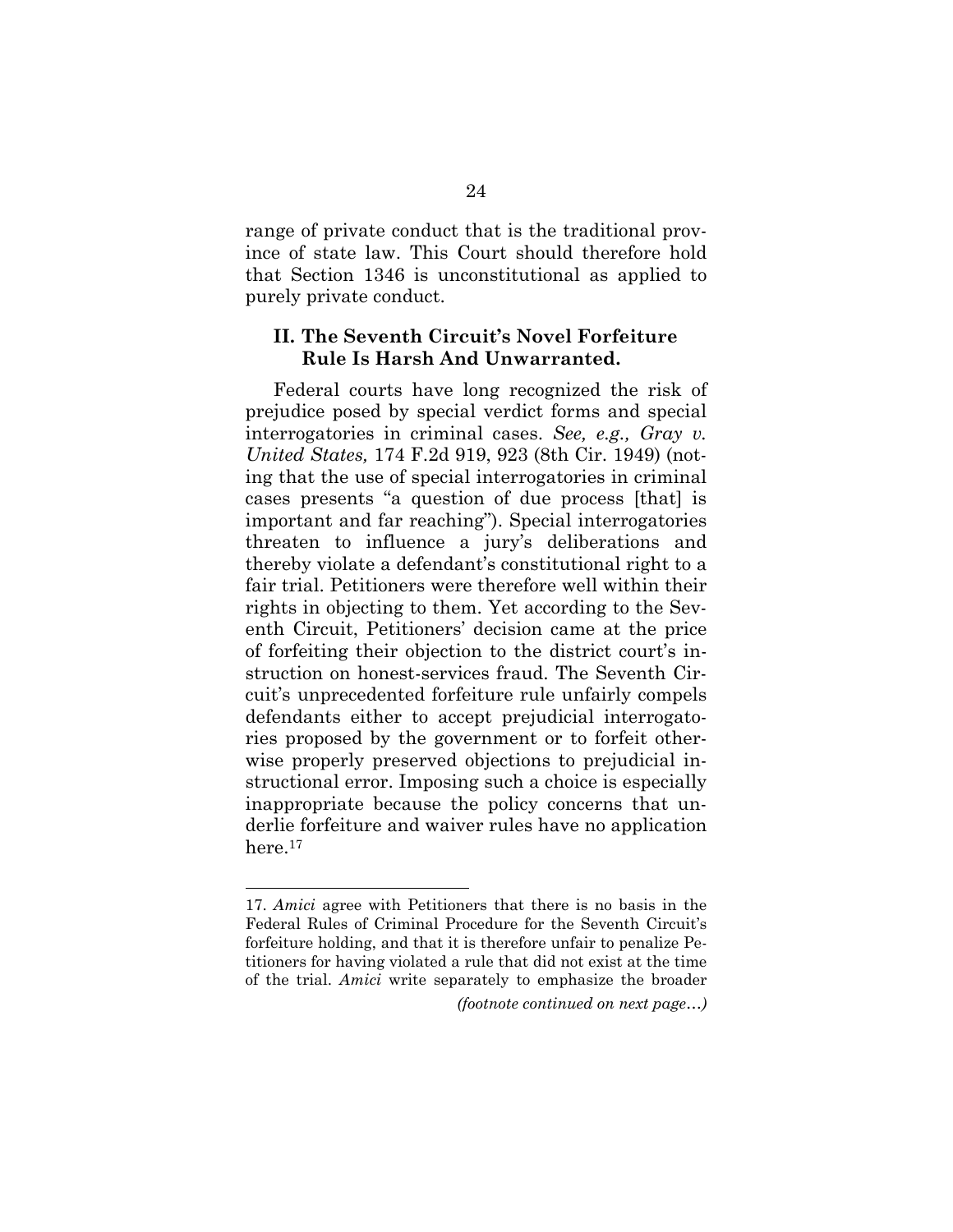## *A. Special interrogatories are disfavored because they threaten a defendant's right to a fair trial.*

Federal courts generally disfavor special verdict forms and interrogatories.18 Chief among the relevant concerns is "the subtle, and perhaps open, direct effect that answering special questions may have upon the jury's ultimate conclusion," there being "no easier way to reach, and perhaps force, a verdict of guilty than to approach it step by step." *United States v. Spock,* 416 F.2d 165, 182 (1st Cir. 1969).

There are at least two ways in which special interrogatories may tilt the jury's deliberations toward a guilty verdict. First, "eliciting 'yes' or 'no' answers to questions concerning the elements of an offense may propel a jury toward a logical conclusion of guilt, whereas a more generalized assessment might have yielded an acquittal." *United States v. Ruggiero,* 726 F.2d 913, 927 (2d Cir. 1984) (Newman, J., concurring in part and dissenting in part). Second, "fragmenting

*<sup>(</sup>footnote continued from previous page…)* 

unfairness that would be caused if this Court accepted the Seventh Circuit's rule.

<sup>18.</sup> *See, e.g., United States v. Edelkind,* 467 F.3d 791, 794 (1st Cir. 2006) ("[S]pecial interrogatories in criminal cases … pose special dangers."); *United States v. Pforzheimer,* 826 F.2d 200, 205 (2d Cir. 1987) ("[J]ury interrogatories in criminal cases are generally disfavored."); *United States v. Riccobene,* 709 F.2d 214, 228 n.19 (3d Cir. 1983); *United States v. Udeozor,* 515 F.3d 260, 271 (4th Cir. 2008); *United States v. Bosch,* 505 F.2d 78, 82 (5th Cir. 1974); *United States v. Wilson,* 629 F.2d 439, 444 (6th Cir. 1980); *United States v. Pierce,* 479 F.3d 546, 551 (8th Cir. 2007); *United States v. Ramirez,* 537 F.3d 1075, 1083 (9th Cir. 2008).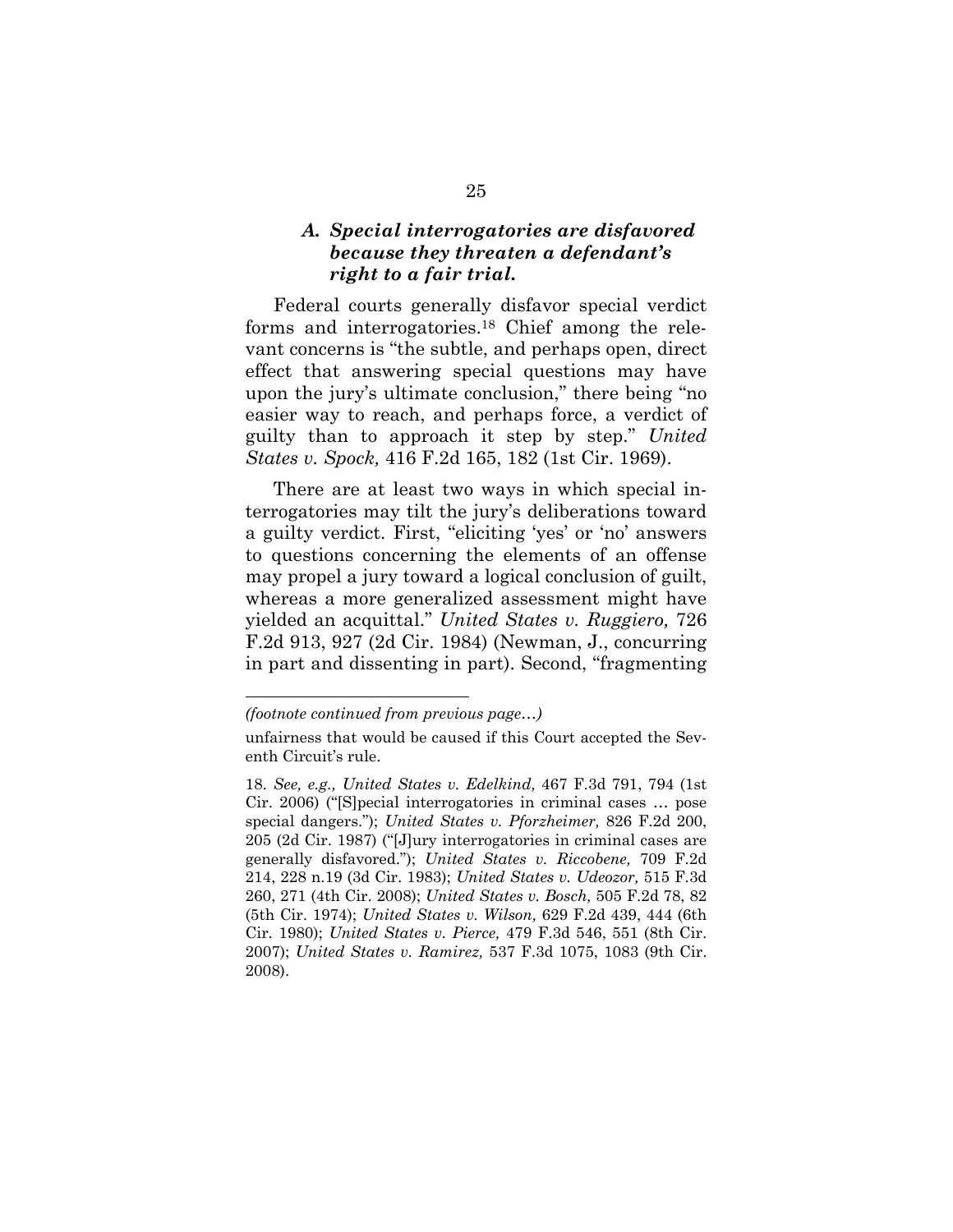a single count into the various ways an offense may be committed affords a divided jury an opportunity to resolve its differences to the defendant's disadvantage by saying 'yes' to some means and 'no' to others, although unified consideration of the count might have produced an acquittal or at least a hung jury." *Id.* 

Special interrogatories also threaten to confuse the jury, *e.g., Wilson,* 629 F.2d at 444, and to infringe on the jury's authority to apply law to facts and render a verdict without having to articulate reasons, *e.g., United States v. McCracken,* 488 F.2d 406, 418– 19 (5th Cir. 1974). Such questions threaten to "restrict [the jury's] historic function, that of tempering rules of law by common sense brought to bear upon the facts of a specific case." *United States v. O'Looney,* 544 F.2d 385, 392 (9th Cir. 1976) (quoting *United States v. Ogull,* 149 F. Supp. 272, 276 (S.D.N.Y. 1957)). Because special interrogatories risk prejudice to the defendant and interfere with the jury's historic authority to render a general verdict, they have long been disfavored.

This is not to say that special interrogatories are never beneficial or may never be used. Courts have approved their use in complex cases involving alleged racketeering or continuing criminal enterprises.19 In such settings, interrogatories can "decrease the likelihood of juror confusion and … aid the

<sup>19.</sup> *See, e.g., United States v. Cianci,* 378 F.3d 71, 90–91 (1st Cir. 2004) (endorsing use of special verdict forms in racketeering cases to "allow[] juries to specifically identify the predicates for the general verdict"); *United States v. Ogando,* 968 F.2d 146, 148–49 (2d Cir. 1992) (stating "preference for special interrogatories in particularly complex criminal cases").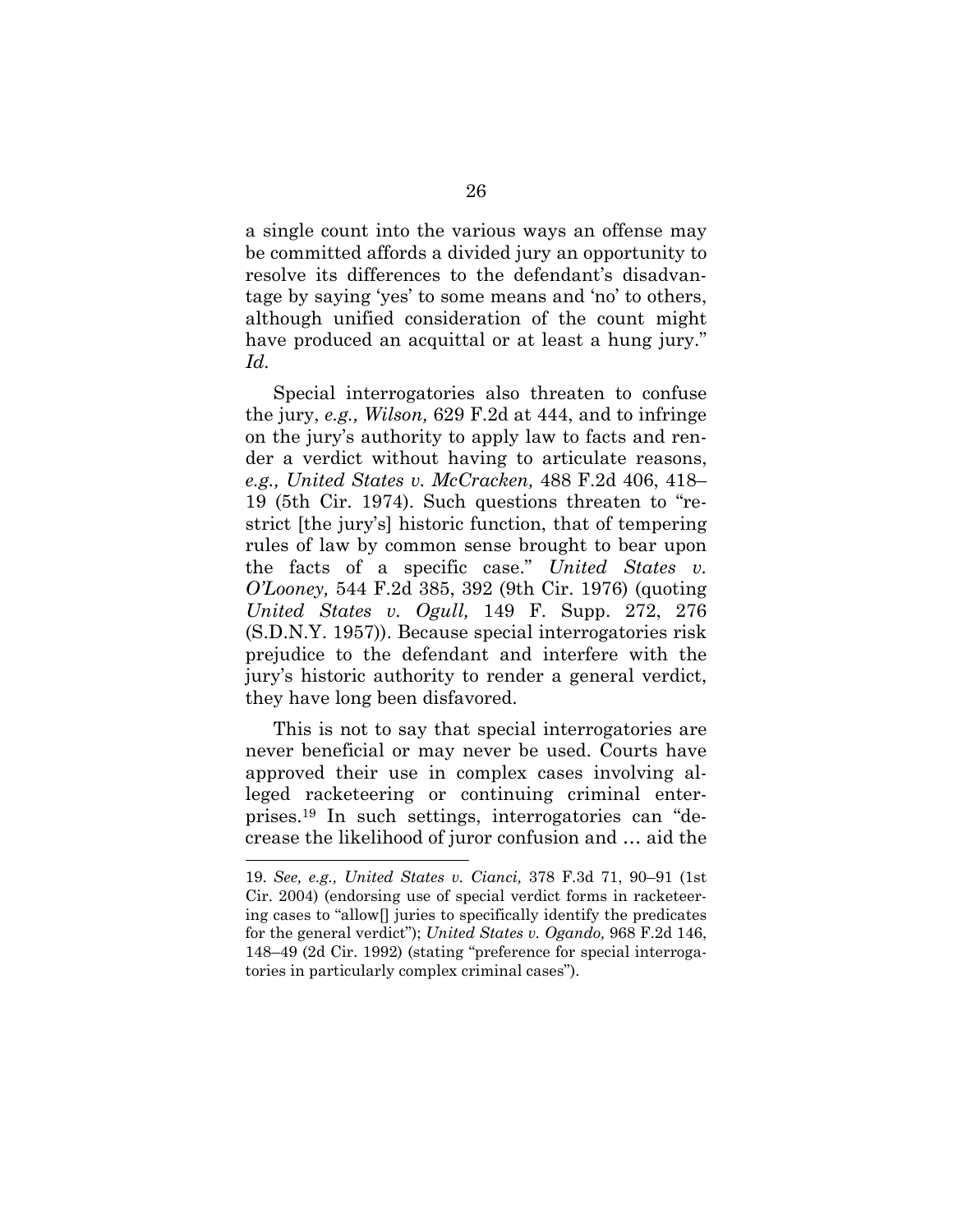jury in concentrating on each specific defendant, and the charges against him, rather than incriminating one potentially innocent defendant solely on the basis of his association with the others." *United States v. Palmeri,* 630 F.2d 192, 202 (3d Cir. 1980). "[N]otwithstanding the law's traditional distaste for special interrogatories," they "allow an assessment of whether the jury's determination of guilt rested on permissible bases" where the charged offense requires proof of specific predicate facts. *Ogando,* 968 F.2d at 148–49 (internal quotation marks omitted). Similarly, after a guilty verdict, courts employ interrogatories to enable the jury to determine facts that bear on a defendant's maximum sentence to vindicate a defendant's Sixth Amendment right to a jury trial. *See, e.g., United States v. Arnold,* 416 F.3d 349, 356 (5th Cir. 2005) (drugs); *United States v. Hedgepeth,* 434 F.3d 609, 613–14 (3d Cir. 2006) (firearms).

Given these competing considerations, whether to propose or consent to special interrogatories can be a difficult decision, requiring defense counsel to weigh numerous factors. The risks of jury confusion inherent in using special verdicts, their coercive nature, the precise wording of the questions, or the timing or manner of their presentation to the jury may prove decisive. On timing, for example, courts have recognized that the "better practice [is] to submit the general verdict and special verdict forms separately"—as Petitioners proposed in the trial court, *see* J.A. 432a– 435a—so that the interrogatories pose no risk of influencing the jury's deliberations on the charged offenses. *Udeozor,* 515 F.3d at 271. *See also Riccobene,* 709 F.2d at 228 n.19 (noting that "the dangers usually involved in the use of jury interrogatories in a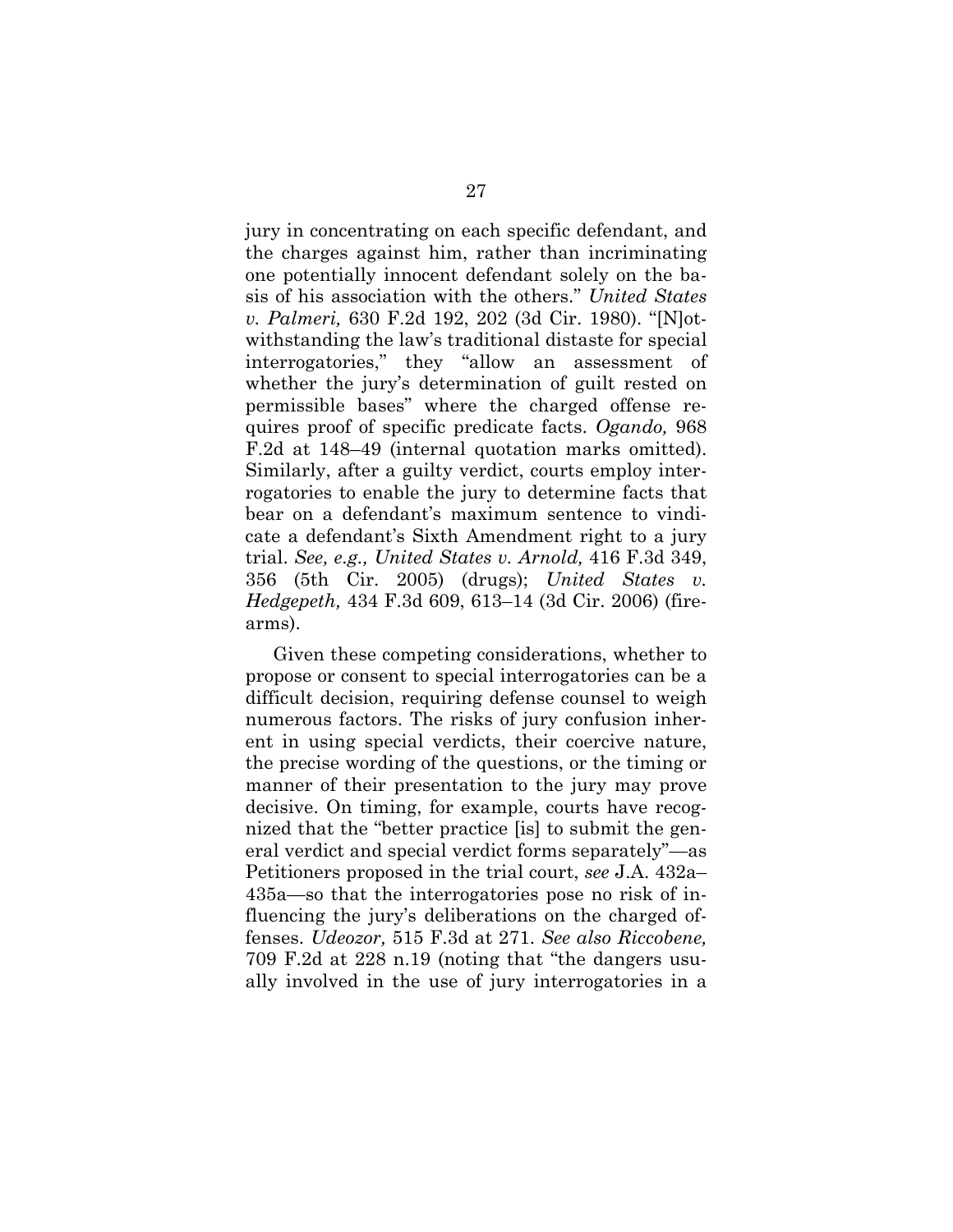criminal case were not present" because the government's questions would have been submitted after the jury returned a verdict). As the Third Circuit has recognized, the "theoretical advantage to a defendant" of a special interrogatory versus a general verdict "must be evaluated by the trial lawyer who is on the scene and can weigh the intangibles of the trial atmosphere far better than [an appellate court can]." *United States v. Desmond,* 670 F.2d 414, 419 (3d Cir. 1982).

### *B. The Seventh Circuit's unprecedented rule would unfairly compel defendants to choose between two sources of prejudice.*

The Seventh Circuit held that Petitioners had "forfeited their objection" to the disputed jury instruction on honest-services fraud by refusing to accept the government's proposed special verdict form. *See* Pet. App. at 9a–12a (discussing *Yates v. United States,* 354 U.S. 298 (1957)). By imposing this forfeiture rule, the Seventh Circuit places defendants in the untenable position of having either to accept prejudicial interrogatories or to forfeit objection to prejudicial instructional error.

This harsh result is without precedent. No other court has imposed the penalty of forfeiture on a criminal defendant simply for declining a special verdict form or interrogatory that defense counsel believes to be prejudicial.

Indeed, the Third Circuit has expressly refused to compel such a choice. In *Riccobene,* the court repudiated the government's argument that the defendants "had waived their right" to appeal an issue by objecting to special interrogatories proposed by the gov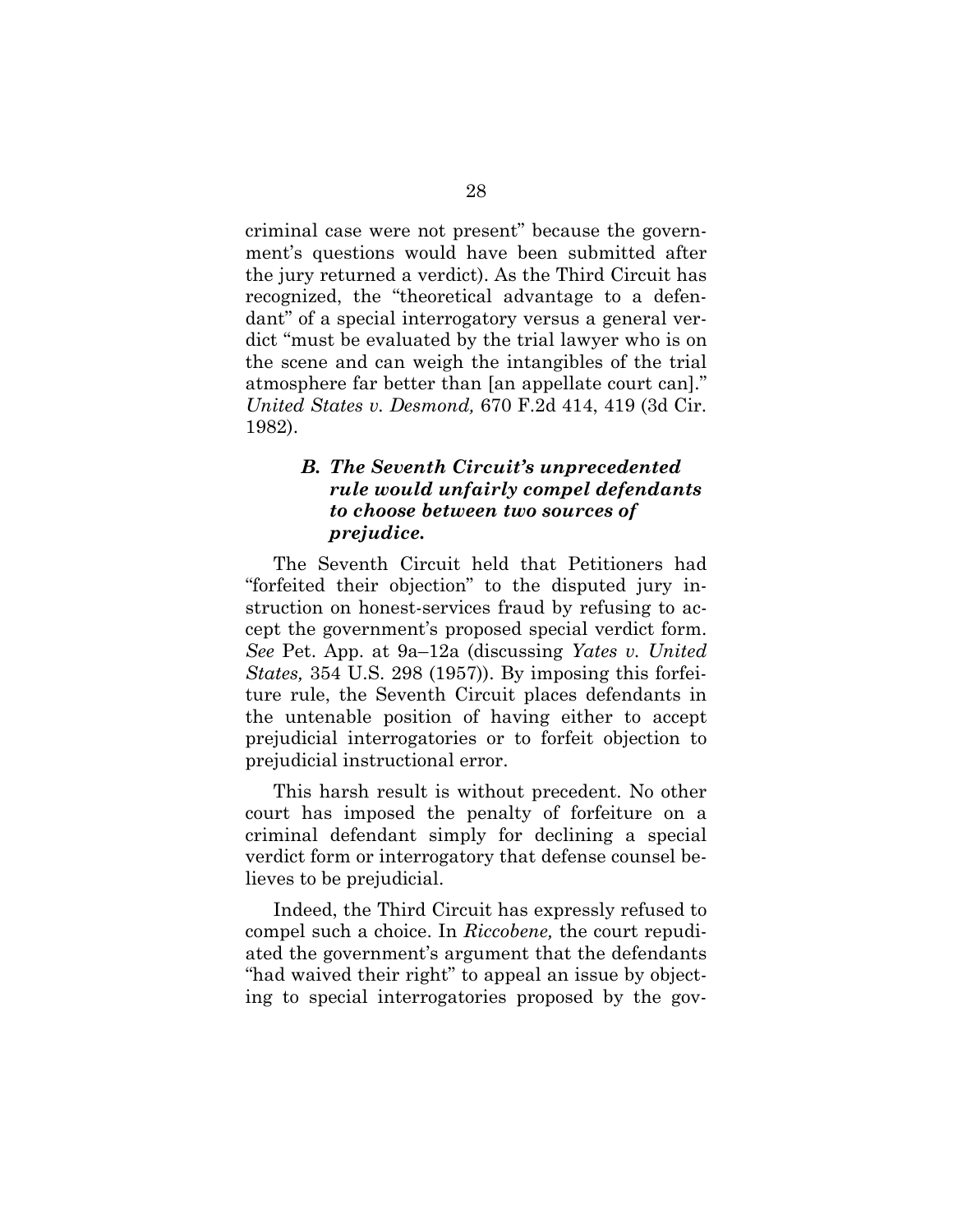ernment. 709 F.2d at 227–28. Like the Seventh Circuit, which accused Petitioners of objecting to interrogatories simply "to reserve the right to make" an argument on appeal, Pet. App. 11a, the government argued that the defendants in *Riccobene* had "invited error" because if they "had allowed the special interrogatories, then there would have been no" problem to challenge on appeal, *Riccobene,* 709 F.2d at 228. Given that "[i]t is within the discretion of the district court to permit special interrogatories," the Third Circuit refused to "impose upon the defendants the harsh penalty of waiver merely for requesting that the district court exercise its discretion in a manner contrary to the government's preferences." *Id.*<sup>20</sup>

Other federal courts of appeals have articulated similar views. In *Spock,* the First Circuit confronted a situation where, as here, it was unclear on which legal theory the jury had relied in reaching a guilty verdict. *See* 416 F.2d at 180–83. The First Circuit explained that the legitimacy of a district court's aim in seeking to avoid a *Yates* problem does not offset or overcome the prejudice caused by special interrogatories:

If the [special interrogatory] procedure was, as we hold, prejudicial to the rights of the defendants, it is not saved by the propriety of the court's motive, doubtless a strong one in this particular case

<sup>20.</sup> The Seventh Circuit contended that the Third Circuit later "made clear that it is better to give the jurors the interrogatories on the same form as the verdict." Pet. App. 11a. The Third Circuit, however, made clear only that a trial court, using proper instructions, *may* include interrogatories on the same form, not that doing so is *better* than submitting questions separately. *Hedgepeth,* 434 F.3d at 613–14.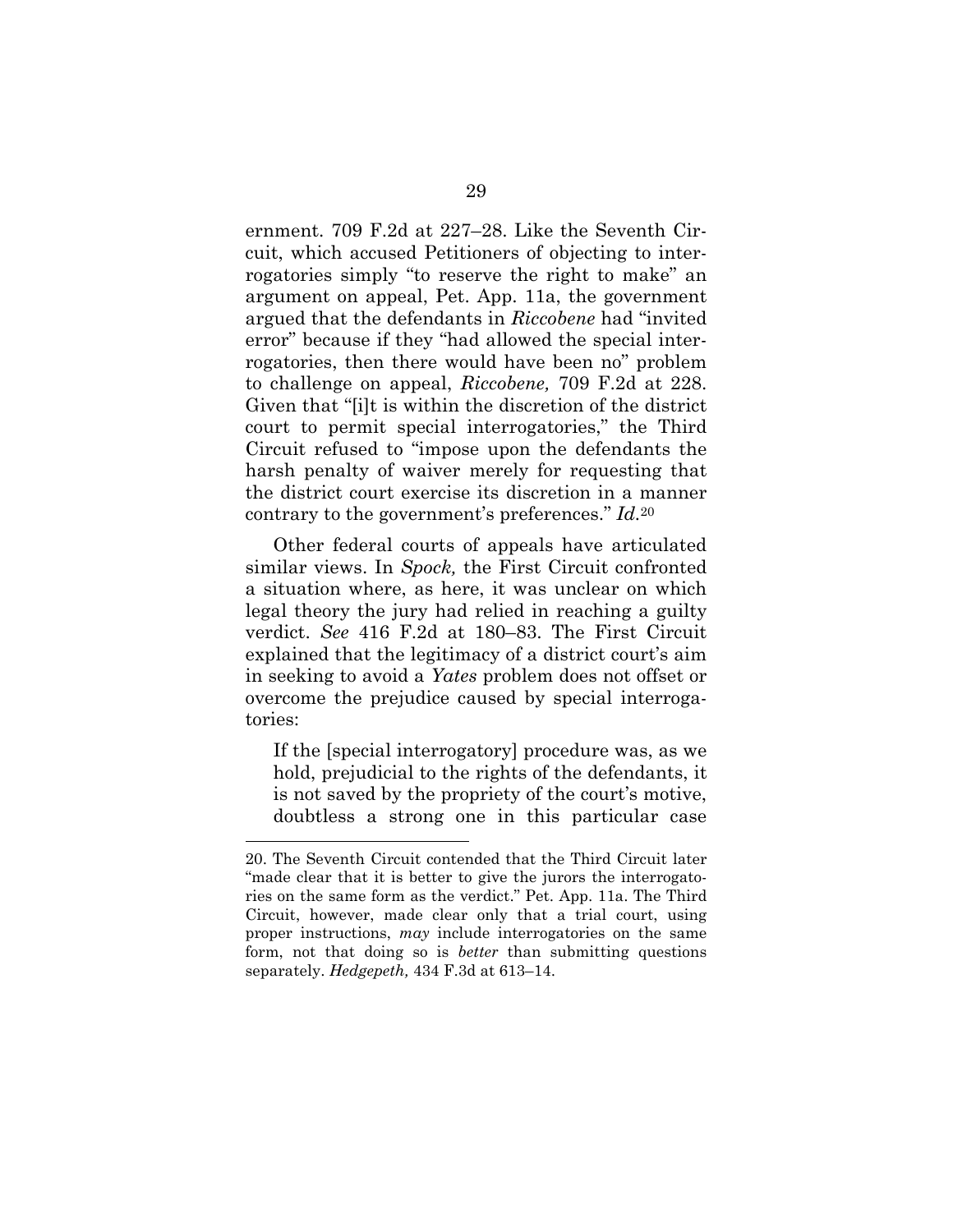where difficult legal issues were involved, *cf. Yates v. United States,* supra, of avoiding an appellate court's dilemma due to ignorance of what theory the jury based its verdict upon.

#### *Id.* at 183 n.42.

l

The Second Circuit rejected the government's similar argument in *United States v. Adcock* that the defendant's failure to request a special verdict should suffice to defeat a *Yates* claim. *Adcock*, 447 F.2d 1337, 1338 (2d Cir. 1971).21 In contrast to *Adcock*, Petitioners *did* request a post-verdict interrogatory that would have identified the legal theory or theories relied upon by the jury in reaching a guilty verdict on mail fraud. J.A. 432a–435a. If forfeiture is inappropriate where, as in *Adcock,* a defendant fails to request an interrogatory, then it must be inappropriate where, as here, Petitioners proposed a postverdict interrogatory that the district court declined to submit.

## *C. None of the policy justifications for forfeiture rules applies here.*

"In general, the law ministers to the vigilant" by requiring litigants to make contemporaneous objections to perceived errors by a trial court. *United States v. Taylor,* 54 F.3d 967, 972 (1st Cir. 1995). Forfeiture and waiver rules accordingly give trial

<sup>21.</sup> The Second Circuit's decision in *United States v. Wilkinson* is not to the contrary because the court, in finding that the defendant had forfeited a sufficiency of the evidence claim, rested primarily on the fact that "[n]o proposed jury instruction on the subject was requested nor was an objection made to [the district court's] instruction." 754 F.2d 1427, 1432 (2d. Cir. 1985).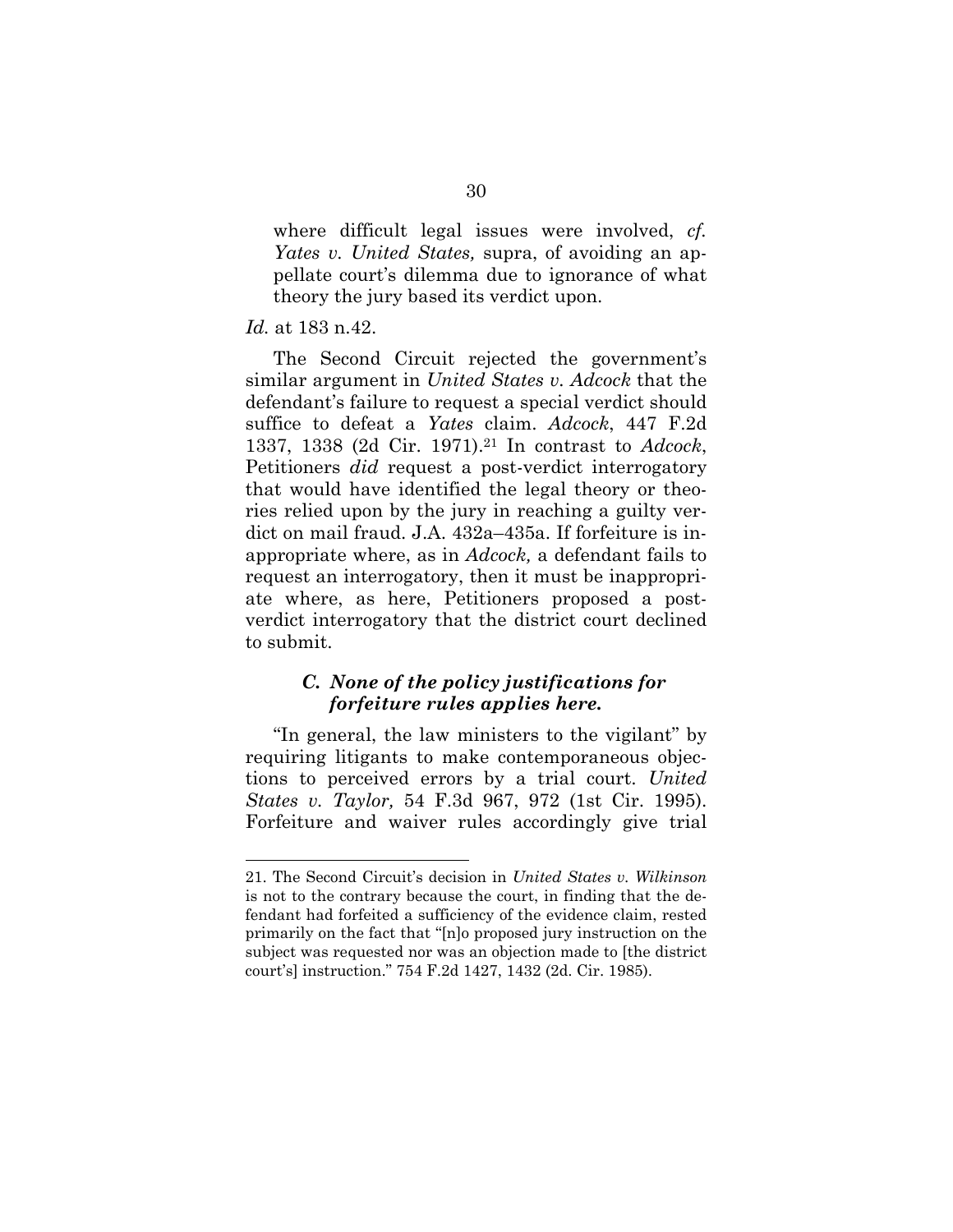courts "an opportunity to correct the problem before irreparable harm occurs." *Id.* They also prevent parties from "sandbagging" by "making a tactical decision to refrain from objecting, and subsequently … assigning error (or, even worse, planting an error and nurturing the seed as insurance against an infelicitous result)." *Id.* Because those policy concerns have no application in this case, the Seventh Circuit's novel forfeiture rule is especially unjustified.

The district court had ample notice of Petitioners' objection to the mail fraud instruction. From the bench, the judge ruled that Petitioners' proposed instruction, which would have required proof that "the scheme, if successful, must wrong the alleged victim's property rights in some way," was "not the law in this circuit." Pet. App. 220a. The Seventh Circuit described that jury instruction as "the focus of the appeals," never suggesting that Petitioners had failed to raise the issue before the district court. *Id.* at 4a.

As for sandbagging, Petitioners placed the district court on notice more than once—initially by unsuccessfully proposing an instruction that would have required a finding of economic harm to the victim, and then, after the jury was charged, by renewing their objection. *Id.* at 197a; 248a. A defendant's legitimate refusal to accept a prejudicial special verdict form cannot fairly be impugned as a tactical attempt to plant an error; rather, that decision helps safeguard a defendant's right to a fair trial. In any event, Petitioners themselves proposed a post-verdict interrogatory that would have directed the jury, in the event of a guilty verdict on mail or wire fraud, to identify whether they had engaged in property fraud, or honest services fraud, or both. J.A. 432a–435a.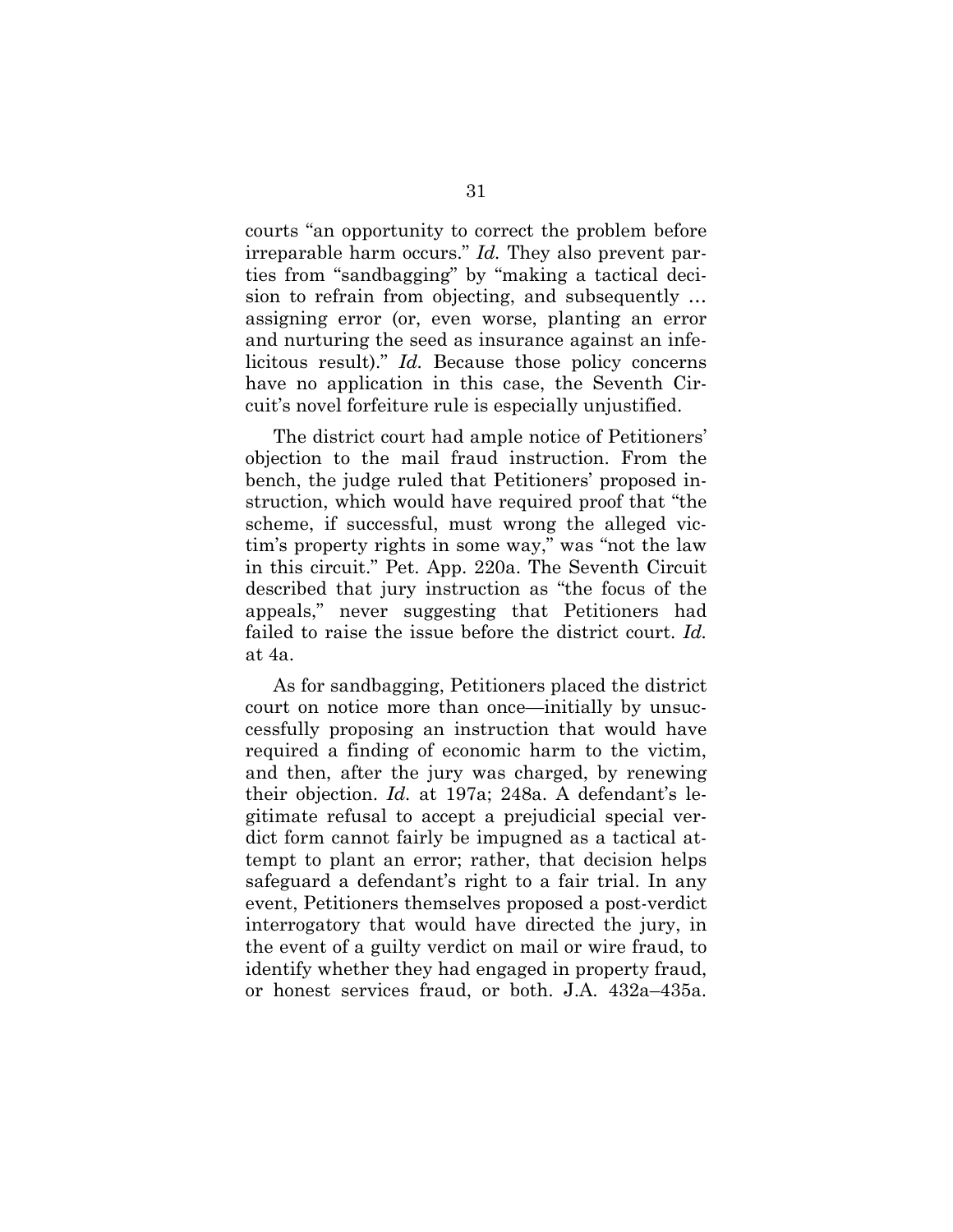Recognizing that "the jury's specification of the mail/wire fraud theory might be helpful to appellate review in the event of a guilty verdict," Petitioners offered this counter-proposal to the government's special verdict form "as an accommodation to the competing interests." *Id.* at 432a.

Under these circumstances, there is no plausible rationale for imposing the severe penalty of forfeiture.